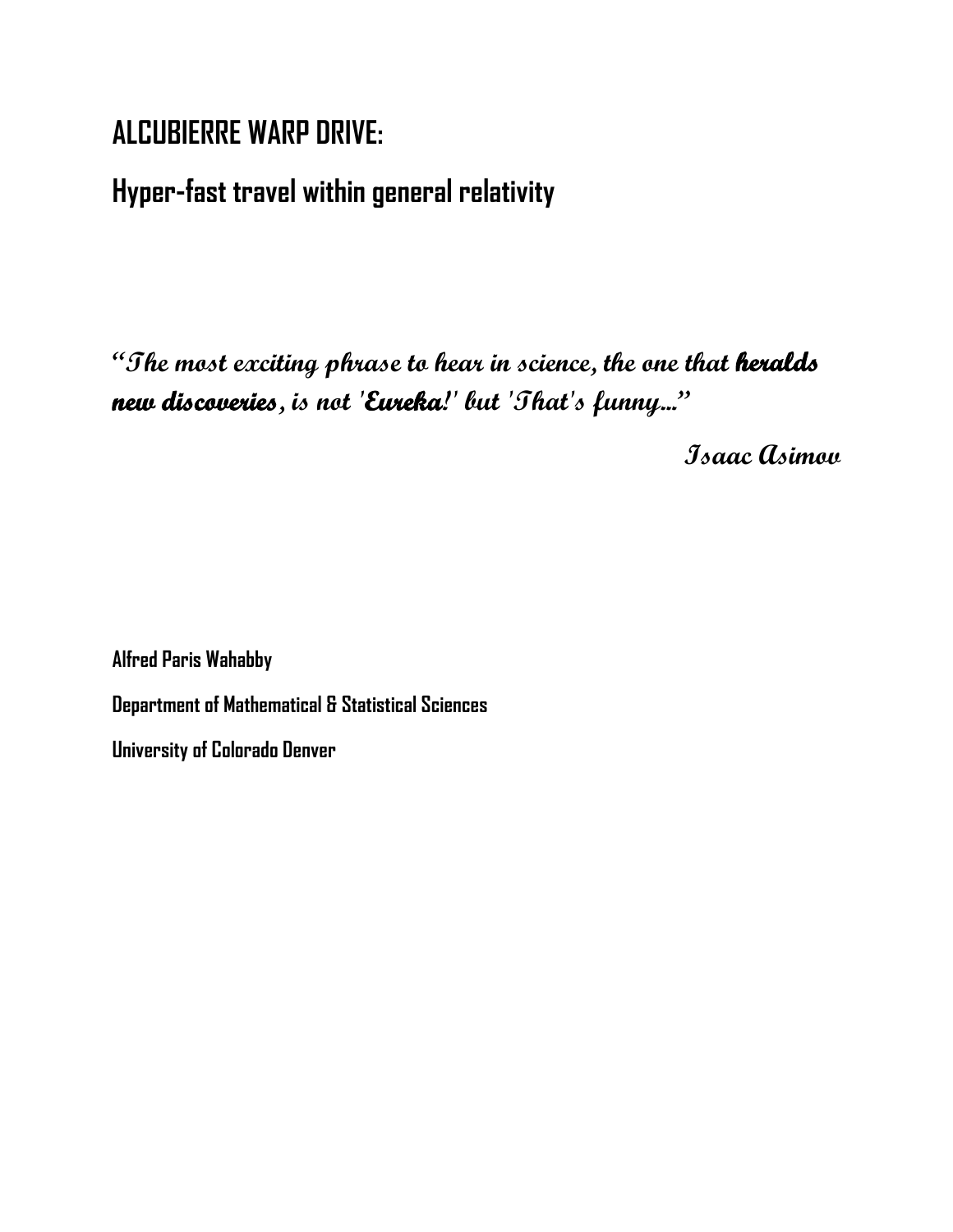## **CONTENTS**

- **1. Abstract**
- **2. Introduction**
- **3. Definition of Force and relativistic kinetic energy**
- **4. Issues with warp drive**
- **5. The space-time metric in General Relativity**
- **6. Alcubierre Metric**
- **7. Conclusion**

# **ABSTRACT**

Light speed has come to be known as the cosmic speed limit on natural phenomena in their local space-time. But this is the business of special relativity. General relativity, on the other hand, provides a broader picture within which superluminal speeds, properly defined are not only possible but seem to have been a reality since the inception of the universe. According to cosmology, parts of the universe may be receding from us at FTL (faster than light) speeds, which would put them completely beyond the cosmic horizon and, therefore, completely isolated from us. Objects in those isolated regions of the universe e.g., galaxies may be nearly at rest with respect to their local environment as well as the cosmic microwave background radiation, but their respective environments are receding from one another at speeds exceeding that of light.

Alcubierre has proposed a means by which we may be able to mimic the inherent expansion mechanism of the universe. This proposed metric describes the curvature of spacetime surrounding a region of flat space housing a starship that is at rest with respect to its local environment. In effect the starship would be "propelled" in much the same way as a person standing on a conveyer belt inside an airport terminal would without having to take a single step (putting aside how they arrived on that belt). The advantages to this kind of scenario are great as we shall see later, because motion that is due to the expansion and contraction of space-time itself is inherently immune to the "penalties" imposed by special relativity on objects traveling in space. Alcubierre has shown that a starship equipped with such a drive would be in free fall even when it accelerates relative to observers outside the effects of the warp apparatus; the environment of such a vessel would be travelling along a geodesic and any measured acceleration of the vessel would be due to the environment itself accelerating. Of course, there would be significant tidal forces at the edges of the vessel's local environment. And those tidal forces would be proportional to the amount of curvature, which would in turn be proportional to how well-defined those edges would be. We keep in mind that space-time is referred to as a fourdimensional mathematical structure that, in fact, vibrates, contracts, expands and can be warped by mass and energy. Thus, the idea behind warp drive is a purely local expansion of the spacetime "behind" the ship and an opposite contraction of the space-time in the direction in which the ship is meant to travel (in front of the ship), which is reminiscent of the science fiction space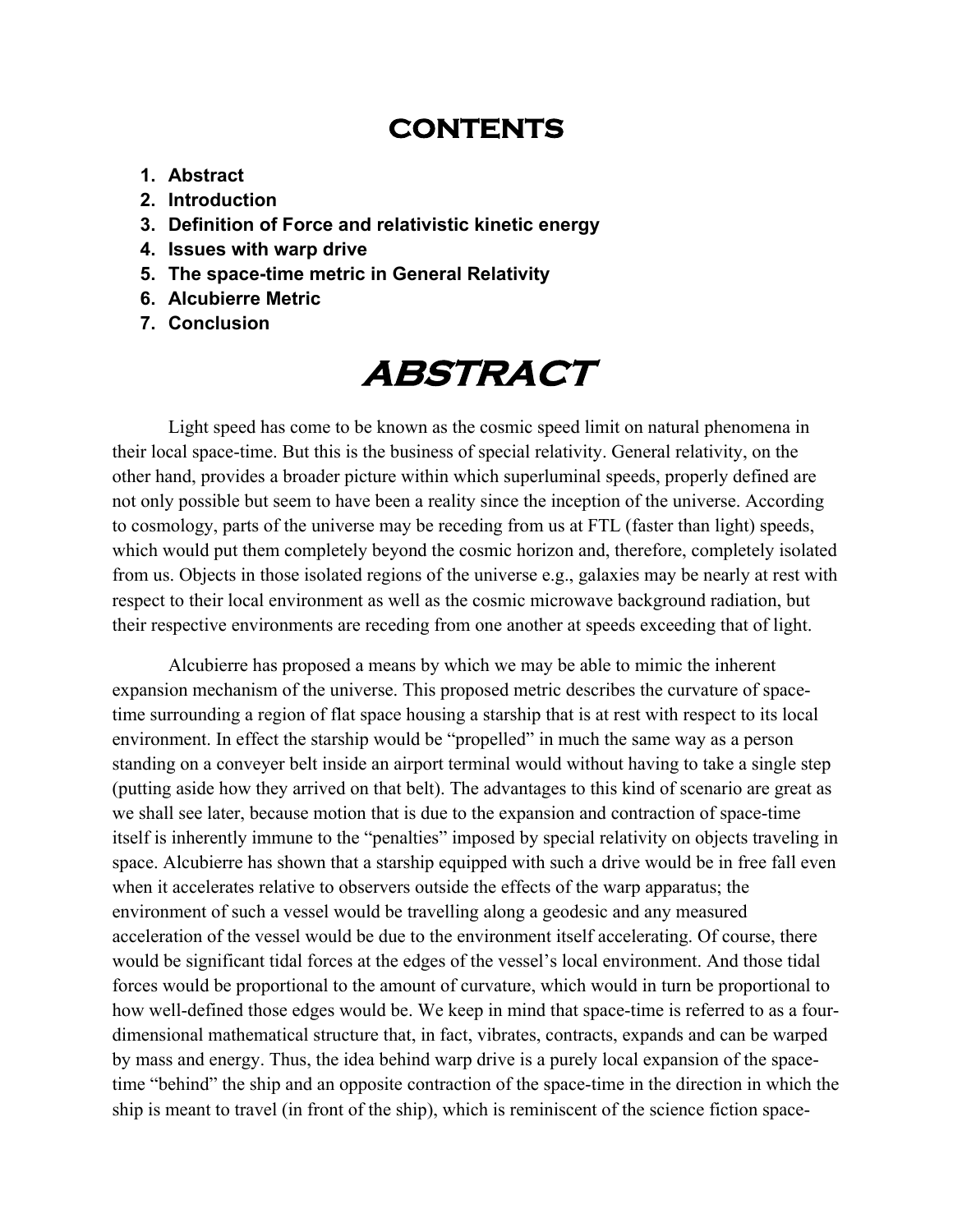time distortion associated with "warp drive". In fact, it was the word *warp* in the title "warp drive" from science fiction that induced this investigation of the possibility of FTL travel by warping space-time.

#### **INTRODUCTION**

The postulates of relativity theory tell us that movement through space is no longer independent of movement through time. We, therefore, conclude that space and time are no longer independent but are intertwined in such a way that movement through time, the rate at which "clocks" tick, depends on the manner of movement through space, that is it depends on velocity. Thus, space and time are no longer separate entities that could be treated independently; space in itself is no longer absolute, and neither is time. To quote Minkowski, "Henceforth space by itself, and time by itself, are doomed to fade away into mere shadows, and only a union of the two will preserve an independent reality" (Minkowski, 1908). And to quote his former student Albert Einstein, "The distinction between past, present and future is only a stubbornly persistent illusion".

It is with this kind of understanding that we embark on this brief journey to examine a warp drive concept proposed by theoretical physicist Miguel Alcubierre (Alcubbiere,1994) while working at the Physics and Astronomy Department of Cardiff University in Wales, Great Britain.

What is most attractive about the idea of FTL (Faster than Light) speed is that it would allow a starship to travel at arbitrarily high speeds, free of the limitations imposed by special relativity on motions in local space-time, which brings us immediately to the following clarification regarding variation of mass with velocity:

$$
m(u) = \frac{m_0}{\sqrt{1 - \frac{u^2}{c^2}}},
$$
\n(1-1)

where  $m_0$  is the *rest mass* as measured by observers at rest with respect to the mass, *u* is the absolute speed and *c* is the speed of light. Please note that  $c \approx 3 \times 10^8$  m/s but it is often treated as  $c = 1$ . Clearly, as *u* approaches *c*, the observed mass *m* grows without bound. Thus, the mass of the starship, however small to begin with, would be an unbounded function of its speed. It is this limitation that makes it impractical to aim for speeds comparable to the speed of light in a local space-time.

Of course, light (electromagnetic radiation) has no rest mass, which is why it can, and indeed must, travel at speed *c*; also, *c* is dictated by Maxwell's equations.

#### **Definition of force and Relativistic Kinetic Energy**

In this section we present reasons for avoiding challenging the speed of light in its own domain, local space-time, and why resorting to a radically different approach, manipulating space-time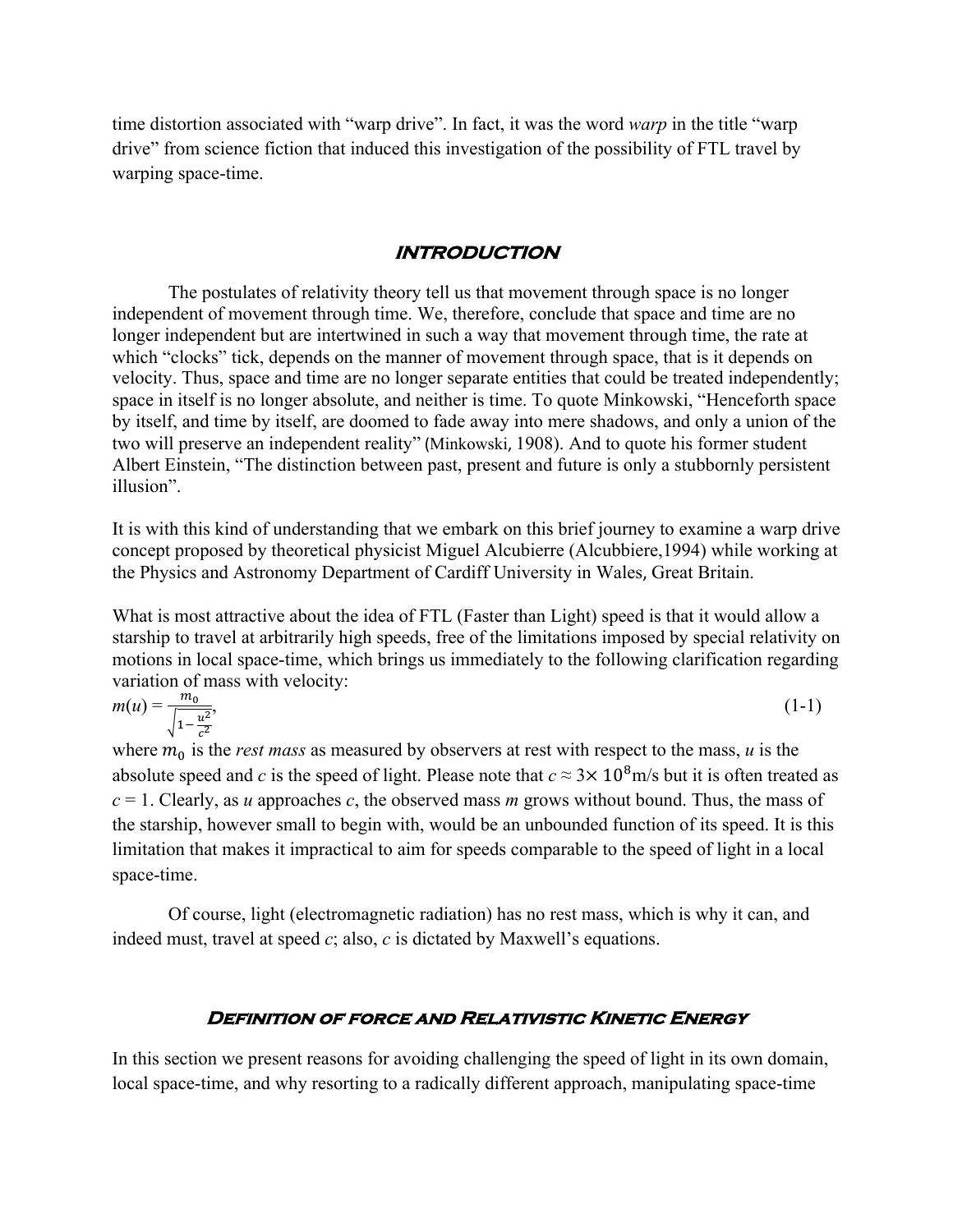itself, is a much more practical alternative, despite the as-yet unsolved obstacles. Consider the following special-relativistic equation for the force

$$
F = m \frac{du}{dt} + u \frac{dm}{dt},\tag{2-1}
$$

where *m* is relativistic mass and is given by equation (1-1)

Equation  $(2-1)$  implies that *F* is a function of several quantities which are:

- a. the mass *m* of the starship,
- b. acceleration  $\frac{du}{dt}$ ,

c. speed 
$$
u
$$
 and

d. 
$$
\dot{m} = \frac{dm}{dt}
$$
.

All of these are increasing in magnitude, without bound. Another issue associated with any attempt to travel at a relativistic speed is time dilation, which would "delay" all clocks in the frame of the travelling astronauts allowing them, in reality and for all intents and purposes, to travel into the future that is, slower than do people relatively at rest.<sup>1</sup> See equation 2-2 (Weinberg)

$$
dt' = dt\sqrt{1 - v^2} \tag{2-2}
$$

So what would it take to travel at the speed of light?

Tackling kinetic energy in the context of special relativity provides the following insight; that the total energy *E* of a particle, its momentum  $p = m(v)v$  and its rest-mass energy  $E_0 = m_0c^2 \le E$ must satisfy

$$
E^2 - E_0^2 = p^2 c^2 = E_0^2 \frac{v^2}{c^2 - v^2}.
$$
 (2-3)

Clearly, if an object can move at speed  $v = c$  with  $0 \le E = E_0 / \sqrt{1 - v^2/c^2} < \infty$ , then the following equivalent statements must hold:

$$
(E_0 = 0 \text{ and } m_0 = 0) \qquad \Leftrightarrow \qquad (v = c).^2 \tag{2-4}
$$

The above discussion demonstrates that in special relativity, *c* is an unattainable upper bound on the speed  $v = \sqrt{1 - E_0^2/E^2} c < c$  of massive objects moving through space-time, and that electromagnetic radiation, being massless, must indeed move at the speed of light; and even if,

<sup>&</sup>lt;sup>1</sup> Time dilation can also be the result of a gravitational difference between two locations, a fact that is accounted for in satellite design since satellites operate in an environment where gravity is decreased, so they travel into the future faster.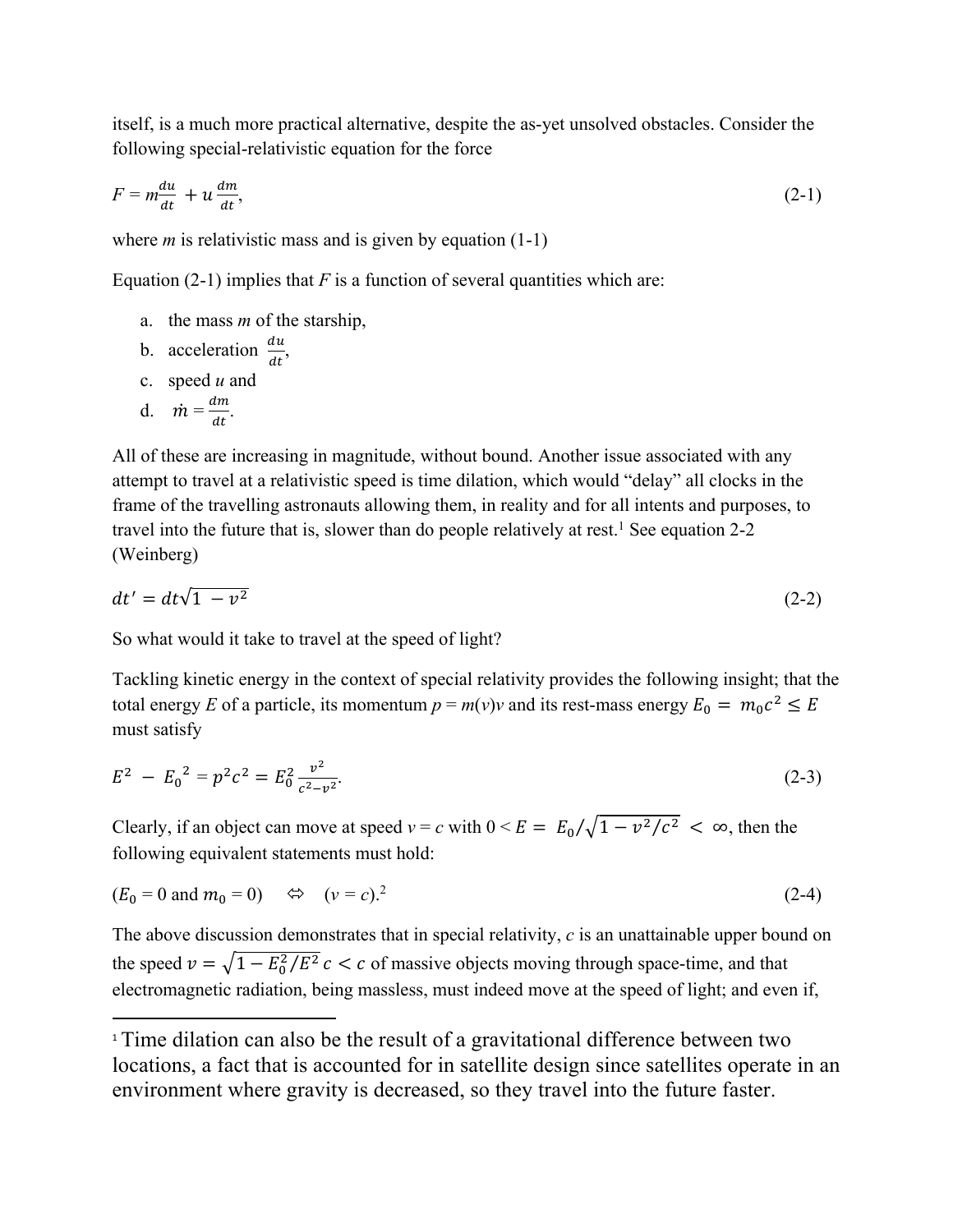somehow, we could convert a mass into light it could not possibly travel faster than *c* and a trip to Alpha Centaury would still take well over four years in one direction.

The galaxies were (and are) not traveling faster than *c* nor as fast as *c* in their local space-time, instead the space-time is expanding. In a similar fashion, it is the space-time itself that is meant to "propel" the spaceship; in other words, the space-time gets warped and the starship is riding on it.

### **Issues with Warp Drive Implementation**

In order to be able to travel to Vega (26 light years away) in about two months, our starship would have to travel at  $26 \times 12/2 \approx$  two hundred times the speed of light on average, which will be seen below to require an amount of energy on an astronomical scale, literally. On the other hand, the Alcubierre drive presents a solution that directly tackles the nature of space-time itself and is seen as a solution, in principle, to the barriers presented by special relativity. The type of energy required by the warp drive physics is negative energy or exotic matter which is still unidentified. This may be a problem for quantum mechanics, but, however we attempt to classify the nature of the problem the mathematics suggests that "exotic" matter may exist. Side effects of the Alcubierre drive could devastate an entire planet or even an entire star system. The Alcubierre drive would position the ship at the center or of a large, flattened sphere that contains exotic matter capable of warping space-time. To see how this mechanism could have devastating effects, consider that space is not truly completely empty but contains high-energy particles. Such particles would be collected and trapped by the warp bubble encompassing the ship (hopefully without interfering with the drive or the bubble) but upon arrival at its destination the ship would have somehow to disengage the warp bubble causing the high-energy particles to shoot into the void, devastating anything in their path. It is predicted that so-called Hawking's radiation would fry the starship. Hawking's radiation is in essence black-hole radiation and is a result of black-hole evaporation, in which, as the name suggests, black holes evaporate and ultimately disappear. However, black-hole radiation has bearing on this discussion because a black hole seems to be a better-understood example of the warping of space-time. As Hawking's radiation temperature is inversely proportional to the amount of energy embodied in the warp (Hawking*,* S. W, 1974-03-01), we can expect lethal doses of radiation to be emanating from the warp, and such doses would have short wavelength according to the following equation T≈ <sup>10<sup>23</sup>*K⋅kg⋅c*<sup>2</sup></sup> (Lopresto, 2003)

#### **The space-time metric in General Relativity**

We can start by considering *n*-dimensional Cartesian coordinates

$$
x^1, x^2, \ldots, x^n \tag{3-1}
$$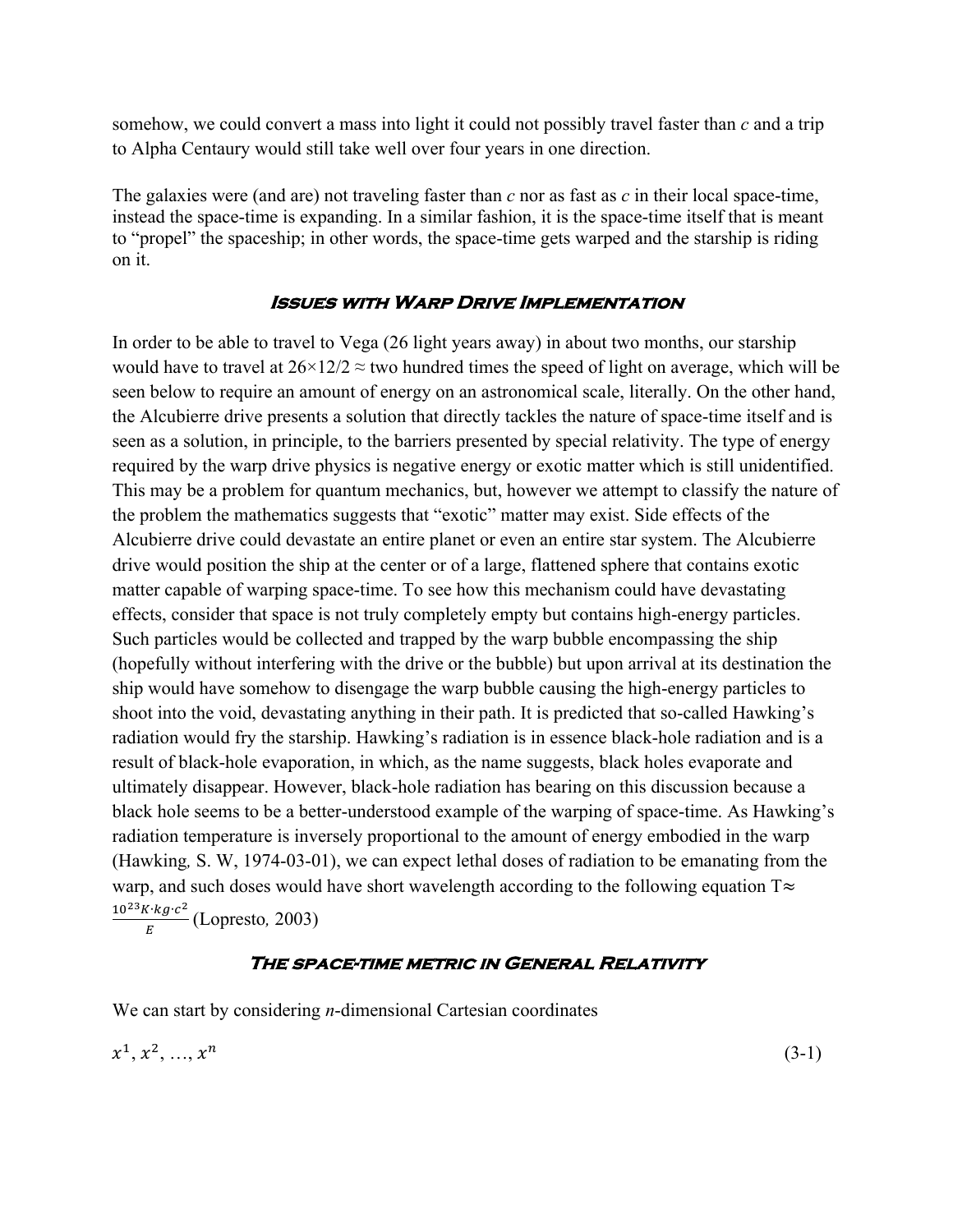(where the superscripts are not exponents). Now suppose we want a measure of the incremental distance *ds* between two points in 3-dimensional space (of course, we can choose *n* to be higher than 3). Then we have

$$
ds^2 = (dx^1)^2 + (dx^2)^2 + (dx^3)^2,
$$
\n(3-2)

which is nothing more than the Pythagorean Theorem and which can be condensed into the following form,

$$
ds^2 = \delta_{\mu\nu} dx^{\mu} dx^{\nu},\tag{3-4}
$$

where  $\delta_{\mu\nu}$  is the Kronecker delta and we note that once repeated indices on 2 levels imply summation. Outside the context of General Relativity, one would normally use the summation symbol  $\Sigma$ . Since  $\mu$  and  $\nu$  are summed over 1 to *n*, we say that the quantity on the right is fully contracted and is therefore a scalar (having no indices left), which is to be expected since the quantity on the left must be invariant to coordinate choices.

This same procedure and notation can be generalized to Minkowski space and beyond, as we discuss next. The following defines the Minkowski metric  $\eta_{\mu\nu}$ :

$$
ds^2 = \eta_{\mu\nu} dx^\mu dx^\nu. \tag{3-5}
$$

Here  $\mu$  and  $\nu$  range from 0 to 3 as in 4-dimensional space and  $\eta_{\mu\nu}$  is a 4×4 matrix with diagonal entries  $-1$ , 1, 1, 1. Thus, with  $x^0 = ct$ , the expanded form of equation (3-5) is

$$
ds^{2} = -(cdt)^{2} + (dx^{1})^{2} + (dx^{2})^{2} + (dx^{3})^{2}.
$$
\n(3-6)

Equation (3-6) suggests that space-time has a causal structure; that is when  $ds2 > 0$  the spacetime interval is space-like and communication cannot happen. When  $ds2 < 0$  the interval is timelike (preventing communication) and when  $ds2 = 0$  the interval is light-like (communication at speed c). *ds* is known as the proper-distance increment that is agreed upon by all observers. This interval is usually written in terms of the proper-time increment  $d\tau$  and the speed of light  $c$ . That is,

$$
ds^2 = -c^2 d\tau^2 \tag{3-7}
$$

but in natural coordinates we set  $c = 1$  for simplicity, which yields

$$
d\tau^2 = (dt)^2 - (dx^1)^2 - (dx^2)^2 - (dx^3)^2. \tag{3-8}
$$

The Minkowski metric is applicable only to inertial frames of reference i.e., those moving at constant velocities relative to each other in flat space-time; whereas when we consider warp drive, then we are in the realm of warped space-time where masses, in following their respective geodesics, are no longer moving at constant velocities relative to each other unless the region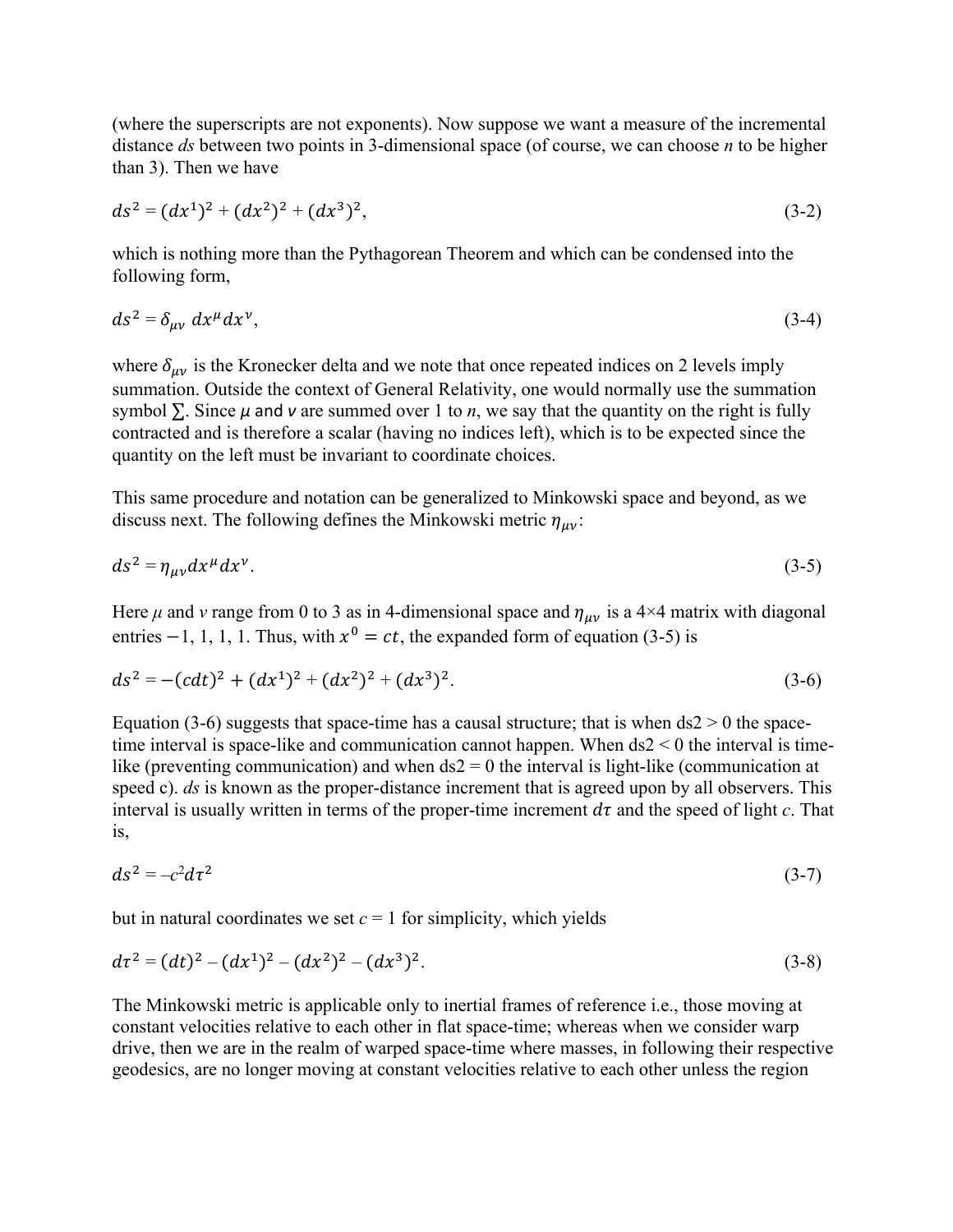they move through is so small that tidal forces cannot be detected. This brings us to what are known as *locally inertial frames of reference.*

We know from General Relativity that energy and matter warp space-time, and we assume that a warped space-time manifold is smooth (differentiable) unless we are working with black holes. However, regardless of how warped a smooth manifold is, if we zoom in enough we can still find a region that can be treated as flat space and bring the Minkowski metric to bear. The greater the gravitational field, the smaller the appropriate region if we are to avoid tidal forces. What this means is that a freely falling observer in such a region will not be able to detect the existence of a gravitational field and the physics of such a region can be reduced to that of inertial reference frames. This insightful discovery is what is known as *the principle of equivalence*.

Since the Minkowski metric offers such limited usefulness, we turn our attention to the general metric of General Relativity. This metric is a rank-2 tensor i.e., a bilinear mapping from vector pairs to scalars. It describes different features of a smooth manifold related to how we measure spatiotemporal displacement under changes in coordinates. In fact, the metric tensor is a demonstration of how the spatial and temporal components of space-time are interdependent. That is, its derivatives measure and describe geodesics; the metric is the essential subject matter of relativity. It is, in fact, a generalization of the Newtonian potential. We know that when dealing with weak gravitational fields and the matter causing the space-time curvature not moving at relativistic speeds, then the metric tensor can be safely replaced by the Newtonian potential allowing us to work with Newton's gravity theory. Otherwise, the metric embodies information about the curvature of the space-time manifold and about how coordinate basis vectors change. The Einstein field equations (EFE) enforce how the metric changes in response to changes in energy-momentum distribution. In fact, the metric tensor is a demonstration of how the spatial and temporal components of space-time are interdependent.

The proper time  $\tau$  in a local inertial coordinate system can be derived from (Weinberg)

$$
d\tau^2 = -\eta_{\alpha\beta} d\xi^{\alpha} d\xi^{\beta},\tag{3-9}
$$

where  $\xi^{\alpha}$  ( $\alpha = 0, 1, 2, 3$ ) are the coordinates of the inertial i.e., freely falling coordinate system.  $\eta_{\alpha\beta}$  is the Minkowski metric, but not a tensor under general transformations. If we use a different coordinate system  $x^{\mu} = x^{\mu}(\xi)$  that might be curvilinear or anything else that we please then the coordinates  $\xi^{\alpha}$  become functions of the 4  $x^{\mu}$ , leading by the differential chain rule to

$$
d\tau^2 = -\eta_{\alpha\beta} \frac{\partial \xi^{\alpha}}{\partial x^{\mu}} dx^{\mu} \frac{\partial \xi^{\beta}}{\partial x^{\nu}} dx^{\nu}, \tag{3-10}
$$

or

$$
d\tau^2 = -g_{\mu\nu}dx^{\mu}dx^{\nu},\tag{3-11}
$$

where 
$$
g_{\mu\nu} = \eta_{\alpha\beta} \frac{\partial \xi^{\alpha}}{\partial x^{\mu}} \frac{\partial \xi^{\beta}}{\partial x^{\nu}}
$$
 (3-12)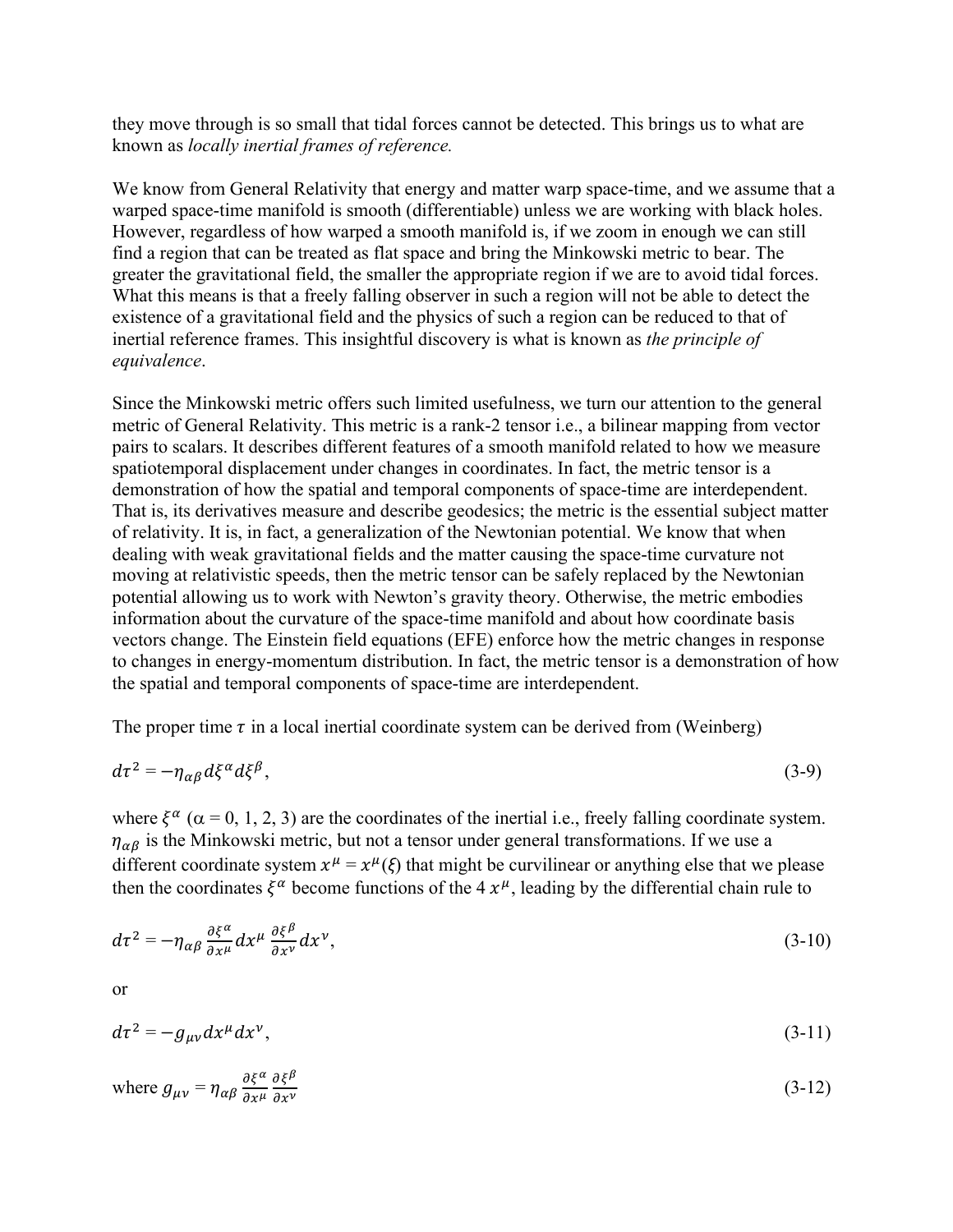is the general metric tensor. As a tensor, its components and the basis vectors change in such a way that it remains invariant for all observers in all reference frames. This tensor is a construction consisting of time and the usual three-dimensional space we are familiar with, and can be explicitly calculated according to the formula

$$
g_{\mu\nu} = -\frac{\partial \xi^0}{\partial x^\mu} \frac{\partial \xi^0}{\partial x^\nu} + \frac{\partial \xi^1}{\partial x^\mu} \frac{\partial \xi^1}{\partial x^\nu} + \frac{\partial \xi^2}{\partial x^\mu} \frac{\partial \xi^2}{\partial x^\nu} + \frac{\partial \xi^3}{\partial x^\mu} \frac{\partial \xi^3}{\partial x^\nu}.
$$
(3-14)

#### **The Aclubierre Metric**

We start with the EFE

$$
R_{\mu\nu} - Rg_{\mu\nu}/2 + Ag_{\mu\nu} = \frac{8\pi G}{c^4} T_{\mu\nu}
$$
\n(4-1)

Each term in (4-1) is a rank-2, 4-dimensional tensor, and we will proceed to define each term according to the order in which it appears in (4-1).The first two terms are collectively known as the Einstein tensor

$$
G_{\mu\nu} = R_{\mu\nu} - Rg_{\mu\nu}/2,\tag{4-2}
$$

where  $R_{\mu\nu}$  is the Ricci tensor, which tracks spatiotemporal 4-volume changes in the neighborhood of geodesic lines, which becomes handy as the geodesic lines diverge or converge. This is why the Ricci tensor represents gravity in the EFE; it tells us how volume changes due to the curvature of space-time we are in, but it does not tell us how the shape of a region changes (Eigenchris."Ricci Tensor Geometric Meaning.*Youtube*.YouTube. October 14 2019.Web). The Ricci tensor is obtained from the Riemann tensor by contracting the latter (Parker & Christensen 1994)

$$
R_{\mu\nu} \equiv R^{\lambda}{}_{\mu\lambda\nu}.
$$
\n(4-3a)

and is also given more explicitly by (4-3b) in terms of the affine connection as (Weinberg)

$$
R_{\mu\nu} = \partial_{\nu} \Gamma^{\lambda}_{\ \lambda\mu} - \partial_{\lambda} \Gamma^{\lambda}_{\ \mu\nu} + \Gamma^{\lambda}_{\ \mu\sigma} \Gamma^{\sigma}_{\ \nu\lambda} - \Gamma^{\lambda}_{\ \mu\nu} \Gamma^{\sigma}_{\ \lambda\sigma} \tag{4-3b}
$$

where the affine connection is discussed later on and is given by (4-7). This brings us to the Riemann tensor, a rank-4 tensor that can be expressed entirely in terms of (derivatives of) the Affine connection and in which all of the curvature of General Relativity is encoded. The Christoffel symbols are a means by which changes in the metric tensor are registered.

 $\overline{R}$  is the Ricci scalar that compares the surface area of a disc in curved space to the surface of a disc with the same perimeter in flat space (Treude, 2011. 130). We can imagine a disc in a plane with a given perimeter and a circle with the same perimeter on a sphere. Clearly the surface area of the circle on a sphere will be greater than the area of the disc in a plane because the curvature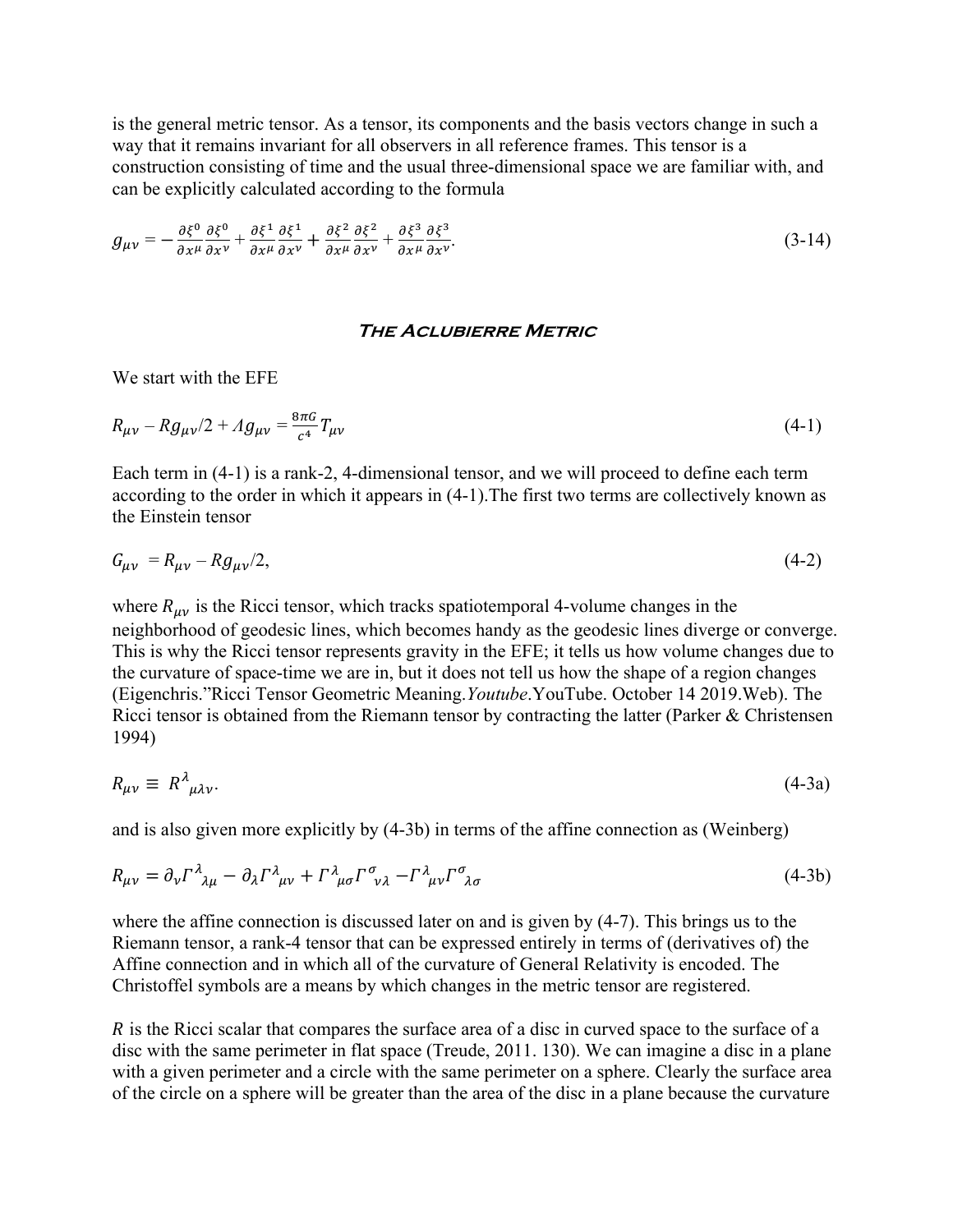allows more area within the same perimeter (Eigenchris,"Geometric Meaning Ricci Tensor/Scalar.*YouTube*,YouTube.October 25 2019.Web), it can be obtained by contracting the Ricci tensor  $R_{\mu\nu}$  (Weinberg) using the inverse of the metric tensor (the contravariant metric tensor)  $q^{\mu\nu}$ as in (4-4)

$$
g^{\mu\nu}R_{\mu\nu} = R. \tag{4-4}
$$

*Λ* is the cosmological constant which Einstein introduced because the prevalent perception at the time was that the universe was not changing despite the fact that Newtonian mechanics suggested that the galaxies and other forms of matter should have been pulling on each other, which should have caused the universe to contract. Thus, the cosmological constant is a term that acknowledges and paves the way for the mechanism that balances out the attractive effects of the galaxies and allows the universe to remain fixed. The derivation of the EFE suggests that the cosmological constant can also be viewed as the constant of integration (Stanford."Cosmology Lecture by Leonard Susskind".*Youtube*.Youtube. Jan 28 2013.Web) component of the stressenergy tensor that is relevant to the Alcubierre drive. The remaining diagonal components, that is  $T_{11}$ ,  $T_{22}$ ,  $T_{33}$  are the normal stress components while the remaining six entries are sheer stress (Misner, Thorne, & Wheeler, 1973)

The following is a road map of the dependencies of the objects that constitute the EFE.

$$
g_{\mu\nu} \to \Gamma^{\alpha}_{\beta\mu} \to R^{\alpha}_{\ \beta\mu\delta} \to \{R_{\alpha\beta} \to R\} \to \{G_{\mu\nu} = 8\pi T_{\mu\nu}\}.
$$

As we can see, the metric tensor  $g_{\mu\nu}$  is the ingredient of the affine connection  $\int_{\beta\mu}^{\alpha}$  which is the ingredient of the Riemann tensor, while the Riemann tensor yields the Ricci tensor which in turn yields the Ricci scalar. Both the Ricci tensor and the Ricci scalar are explicit terms in the EFE which when solved (if possible) in response to a given stress-energy tensor  $T_{\mu\nu}$ , yields  $g_{\mu\nu}$ . That is, solving the EFE would yield  $g_{\mu\nu}$  that describes the geometry of the space-time dictated by  $T_{\mu\nu}$ .

Suppose now that we want to consider a particle in free fall (the only forces acting upon it are gravitational forces) then according to the principle of equivalence discussed earlier, the particle is in a freely falling coordinate system  $\xi^{\alpha}$  following a straight-line path through space-time that is given by (Weinberg)

$$
\frac{d^2\xi^a}{d\tau^2} = 0,\tag{4-4}
$$

where  $\tau$  is the proper time as given by (3-9). And suppose we want to relate this coordinate system to another coordinate system  $x^{\mu}$ , then (4-4) becomes (Weinberg)

$$
\frac{d}{d\tau}\left(\frac{\partial\xi^{\alpha}}{\partial x^{\mu}}\frac{dx^{\mu}}{d\tau}\right)=0.\tag{4-5}
$$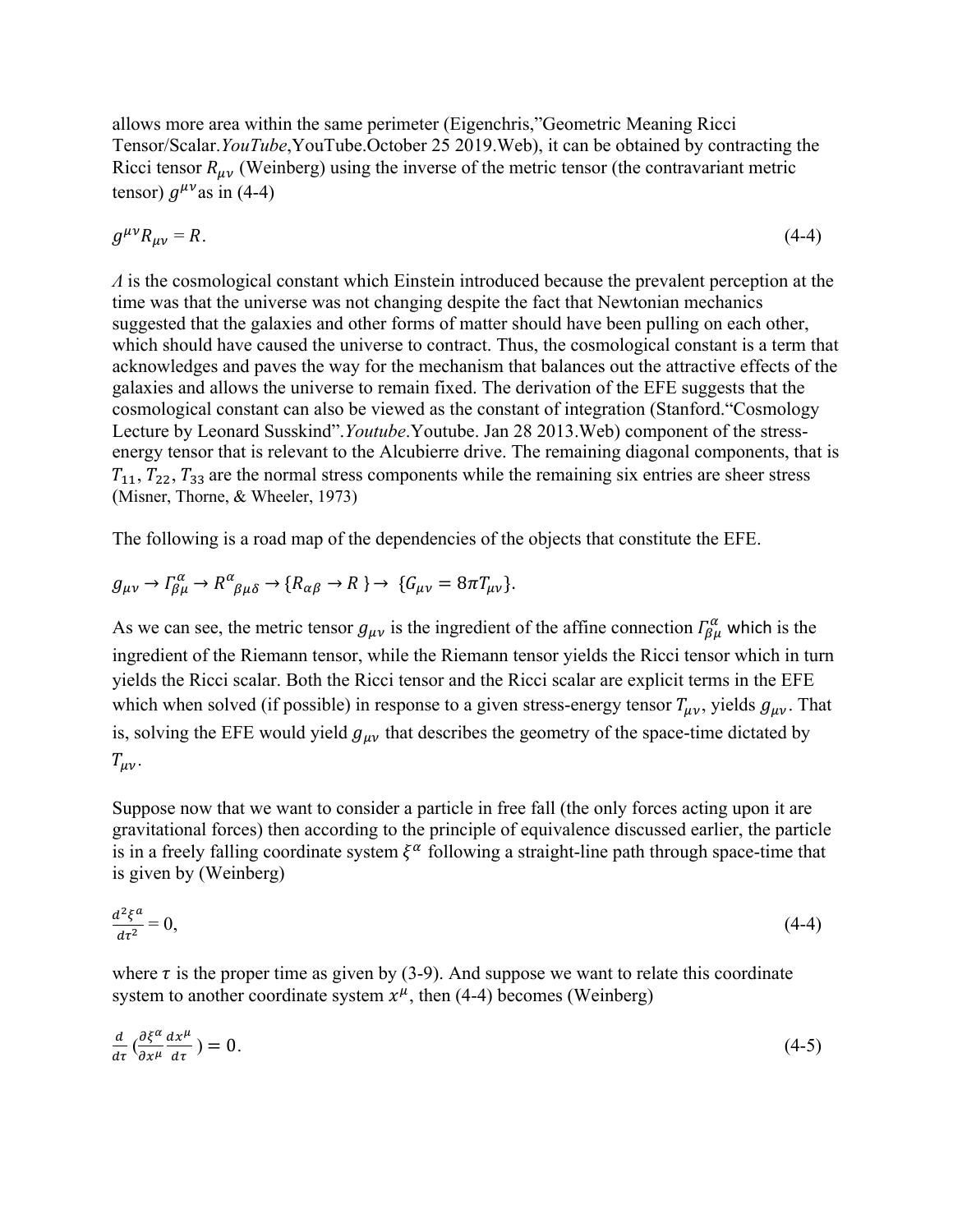By multiplying (4-5) by  $\frac{\partial x^{\lambda}}{\partial \xi^a}$  and using the differentiation product rule

$$
\frac{\partial \xi^{\alpha}}{\partial x^{\mu}} \frac{\partial x^{\lambda}}{\partial \xi^{\alpha}} = \delta^{\lambda}_{\mu},
$$

it can be shown that (4-5) yields (Weinberg)

$$
\frac{d^2x^{\lambda}}{dt^2} + \Gamma^{\lambda}_{\mu\nu}\frac{dx^{\mu}}{dt}\frac{dx^{\nu}}{dt} = 0
$$
\n(4-6a)

that is the equation of motion; this in fact is the geodesic equation where  $\Gamma^{\lambda}_{\mu\nu}$ is the affine connection defined by (Weinberg)

$$
\Gamma^{\lambda}_{\mu\nu} = \frac{\partial x^{\lambda}}{\partial \zeta^{\alpha}} \frac{\partial^2 \zeta^{\alpha}}{\partial x^{\mu} \partial x^{\nu}}.
$$
\n(4-7a)

Equation (4-6a) represents four coupled equations that must be solved for simultaneously, and the solution to (4-6a) is  $x^{\lambda}(\tau) = x^{0}(\tau)$ ,  $x^{1}(\tau)$ ,  $x^{2}(\tau)$ ,  $x^{3}(\tau)$  which is the path of the particle in an arbitrary coordinate system.

And while at it let us write the affine connection explicitly

$$
\Gamma^{\lambda}_{\mu\nu} = \frac{1}{2} g^{\lambda\alpha} (\partial_{\mu} g_{\alpha\nu} + \partial_{\nu} g_{\alpha\mu} - \partial_{\alpha} g_{\mu\nu}), \qquad (4-7b)
$$

And please note that (4-7b) is derived using the covariant derivative and is premised on the metric compatibility given by  $D_{\alpha}g_{\mu\nu} = 0$  where  $D_{\alpha}$  is the covariant derivative. This is where the Riemann tensor comes to the rescue and is given next in two versions (Weinberg)

$$
R^{\rho}_{\ \sigma\mu\nu} = \partial_{\mu} \Gamma^{\rho}_{\nu\sigma} - \partial_{\nu} \Gamma^{\rho}_{\mu\sigma} + \Gamma^{\rho}_{\mu\lambda} \Gamma^{\lambda}_{\nu\sigma} - \Gamma^{\rho}_{\nu\lambda} \Gamma^{\lambda}_{\mu\sigma}
$$
\n(4-8a)

 $R_{\lambda u v K}$ :  $= g_{\lambda \sigma} R^{\sigma}_{\mu v K}$ 

The Riemann tensor is proportional to the second covariant derivative (and we emphasize the word second) of the separation vector between geodesics, which means that the Riemann tensor keeps track of the acceleration in the deviation of geodesics thus revealing the presence of curvature and its extent.

Alcubierre introduces a simple metric motivated by the expansion of the universe; this metric is meant to show how to use an expansion of space-time to move a spaceship away from a location (defined by a planet or a star for instance) and how to use a contraction of space-time to approach a destination at an arbitrary speed where the enormous FTL travel is due to the expansion of space-time. This is what is known as the Alcubierre Metric which, in the context of General Relativity, allows a warp bubble to form in a previously flat region of space-time and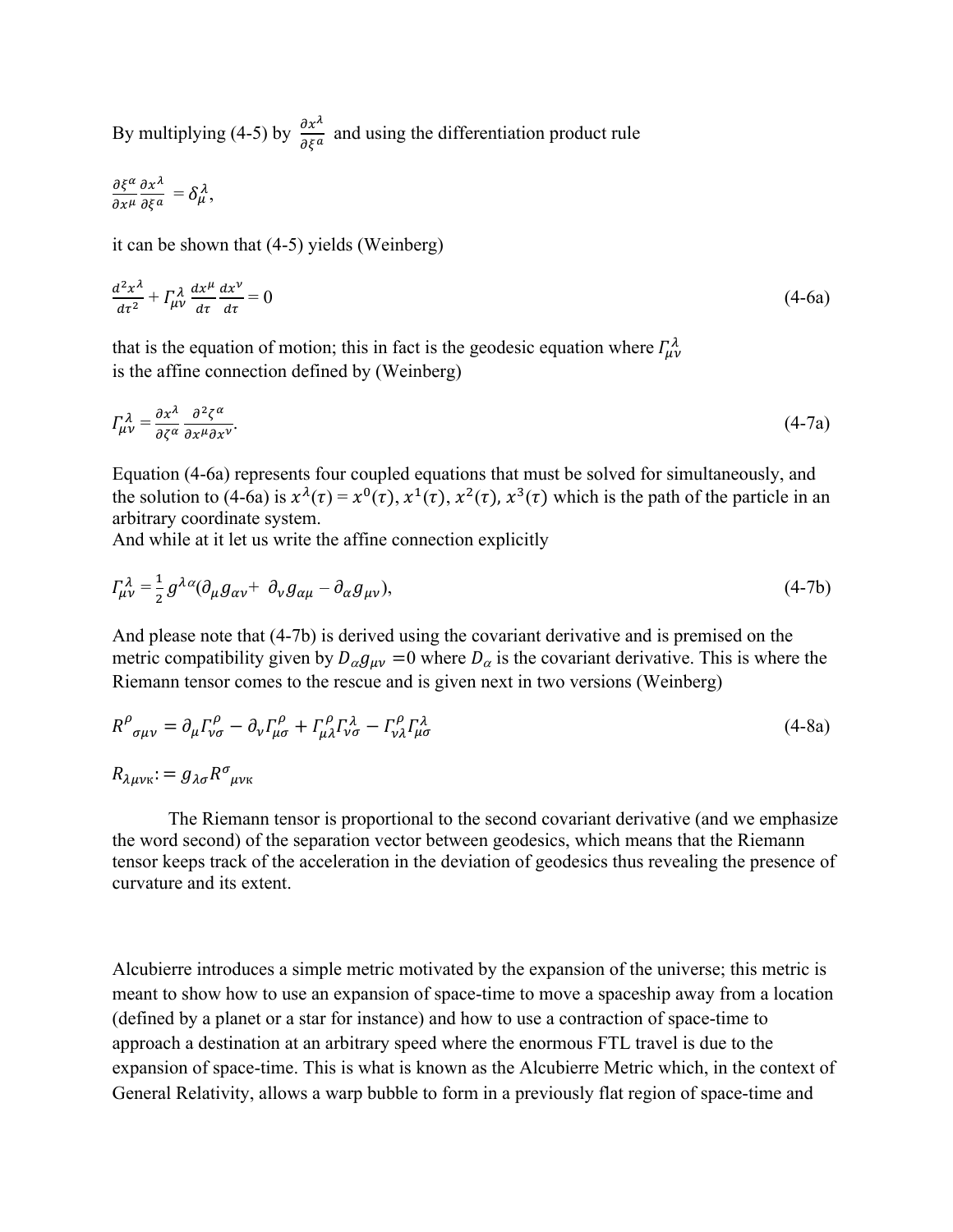travel at superluminal speeds, effectively. We note here that the Alcubierre metric is a solution to EFE because (a) it describes a pseudo-Riemannian manifold with a signature  $(-, +, +, +)$  that renders it a Lorentz manifold, (b) it is consistent with the restrictions of GR and with the relativistic effects and (c) the outcome of this metric is a stress-energy tensor that meets the boundary conditions ---deferring to below a consideration if it is physically permissible. In other words, one would guess a trial metric with enough unknown parameters and then calculate the Christoffel symbols (the connections) from this trial metric. The Christoffel symbols are used to calculate the components of the Riemann curvature tensor which can be reduced to the Ricci tensor which can still be reduced the curvature scalar. Now we have all the ingredients for the Einstein tensor, which allows us to write the EFE for that particular trial metric and finding the unknown parameters by matching boundary conditions. The Acubierre metric is also asymptotically Minkowski as required.

Alcubierre used Einstein's field equations to calculate the stress energy tensor when in a traditional approach to system of partial differential equations, one would start with a known stress energy tensor source  $T_{uv}$ , and try to solve the equations; but this direction would be exceedingly difficult for a general  $T_{\mu\nu}$ . However, following the designer approach, we can start with the kind of geometry that we want for our purposes; in other words we start with a metric that describes the geometry we want, which would allow us to calculate the Ricci tensor  $R_{\mu\nu}$  and Ricci scalar *R* leading us to the right-hand side of the equations, the stress energy tensor. The designer approach is far easier than the alternative, but it usually produces nonphysical or nonsensical results.

The Alcubierre metric would create a bubble, the interior of which is the inertial reference frame for any object inhabiting it. A great advantage to this design is that since the starship is not moving within this bubble, nor is it required to, but is catching a ride as it is being carried along as the local space-time itself moves, conventional relativistic effects such as time dilation would not apply. It is in this sense that the rules of space-time and the laws of relativity would not be violated. As it turns out, even though Alcubierre implemented the designer method by choosing the required geometry, he modeled the idea on the early expansion of the universe and the emerging stress-energy tensor is also consistent with what cosmology tells us about the mechanism responsible for the accelerating expansion of the universe; that is negative energy or the dark energy that accounts for 69% (Ade, Aghanim, Alves, et al of the total, 2013, Carroll, 2007) energy. In this sense, the Alcubiere metric is indeed a solution to the EFE for some  $T_{\mu\nu}$ that must be examined next.

This Alcubierre metric describes a foliation of space-like hypersurfaces and is given generically by:

$$
ds^{2} = -(\alpha^{2} - \beta_{i}\beta^{i})dt^{2} + 2\beta_{i}dx^{i}dt + \gamma_{ij}dx^{i}dx^{j}, \qquad (4-12)
$$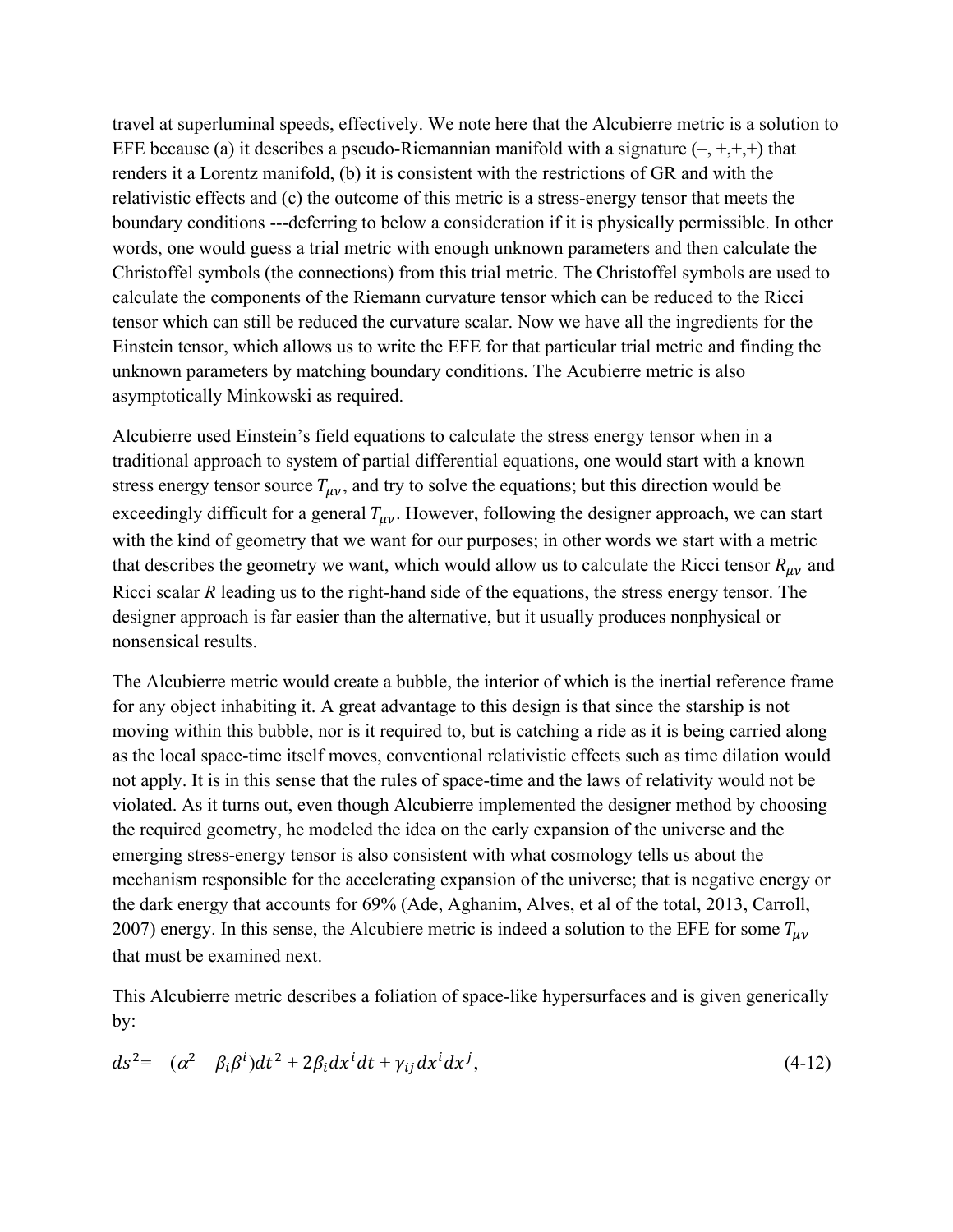where:  $\alpha$  is the lapse function that gives the interval of proper time between nearby hypersurfaces;  $\beta^i$  is the shift 3-vector that lies in the direction of motion of the starship; and  $\gamma_{ij}$ is a positive-definite 3-dimensional metric tensor on each of the hyperspaces that form the foliation, thus  $\gamma_{ij}$  is a Cartesian metric.

Then let  $\alpha = 1$ , and it should be noted that  $\alpha^2 - \beta_i \beta^i \ge 0$ ,  $\beta^x = -\nu_s(t) f(r_s(t))$ ,  $\beta^y = \beta^z = 0$ , and  $\gamma_{ij} = \delta_{ij}$ , where

$$
v_{\rm s} = \frac{dx_{\rm s}}{dt},\tag{4-13}
$$

and  $x<sub>s</sub>(t)$  is an arbitrary function of time that describes the trajectory of the starship. We note that this trajectory is a geodesic since world-lines of particles subject to gravity only are geodesics. Also,

$$
r_{s}(t) = [(x - x_{s})^{2} + y^{2} + z^{2})]^{1/2},
$$
\n(4-14)

and

$$
f(r) = \frac{\tanh(\sigma(r+R)) - \tanh(\sigma(r-R))}{2\tanh(\sigma R)},
$$
\n(4-15)

is a spherically symmetric form function with  $\sigma$  and *R* are arbitrary parameters and  $r = r_s$ . We note the following.

- The lower limit on *R* is greater than the size of the spaceship since *R* is the "radius" of the warp bubble.
- *f*(*r*) is a top-hat function in the limit as  $\sigma \to \infty$ .
- Also,  $f(r)$  is spherically symmetric because  $r = \sqrt{x^2 + y^2 + z^2}$  and  $r \to \infty$  for  $\sigma > 0$ implies that  $f(r) \to 0$ , which implies that  $ds^2$  is asymptotically Minkowski. So, by construction,  $f(r) \rightarrow 0$  outside the warp bubble.
- $\bullet$   $\sigma$  is inversely proportional to the thickness of the wall of the warp bubble. The larger is this parameter the thinner is the wall of the bubble, and (as we will see) the higher is the energy density.
- $\lim_{\sigma \to \infty} f(r) = 1$  for  $-R \le r \le R$ ,  $\lim_{\sigma \to \infty} f(r) = 0$  otherwise. Thus,  $f(r)$  has the value  $f=1$ inside the warp bubble and  $f = 0$  outside the bubble.

Notice that

$$
\gamma_{ij} dx^i dx^j = dx^2 + dy^2 + dz^2 \quad \text{(since } \gamma_{ij} = \delta_{ij}\text{)},\tag{4-16a}
$$

$$
2\beta_i dx^i dt = 2\beta_x dx dt \text{ (since } \beta^y = \beta^z = 0\text{)},\tag{4-16b}
$$

and so

$$
-(\alpha^2 - \beta_i \beta^i)dt^2 = -[1 - (-\nu_s(t)f(r_s))^2]dt^2 = -dt^2 + \nu_s^2 f(r_s)^2 dt^2
$$
\n(4-16c)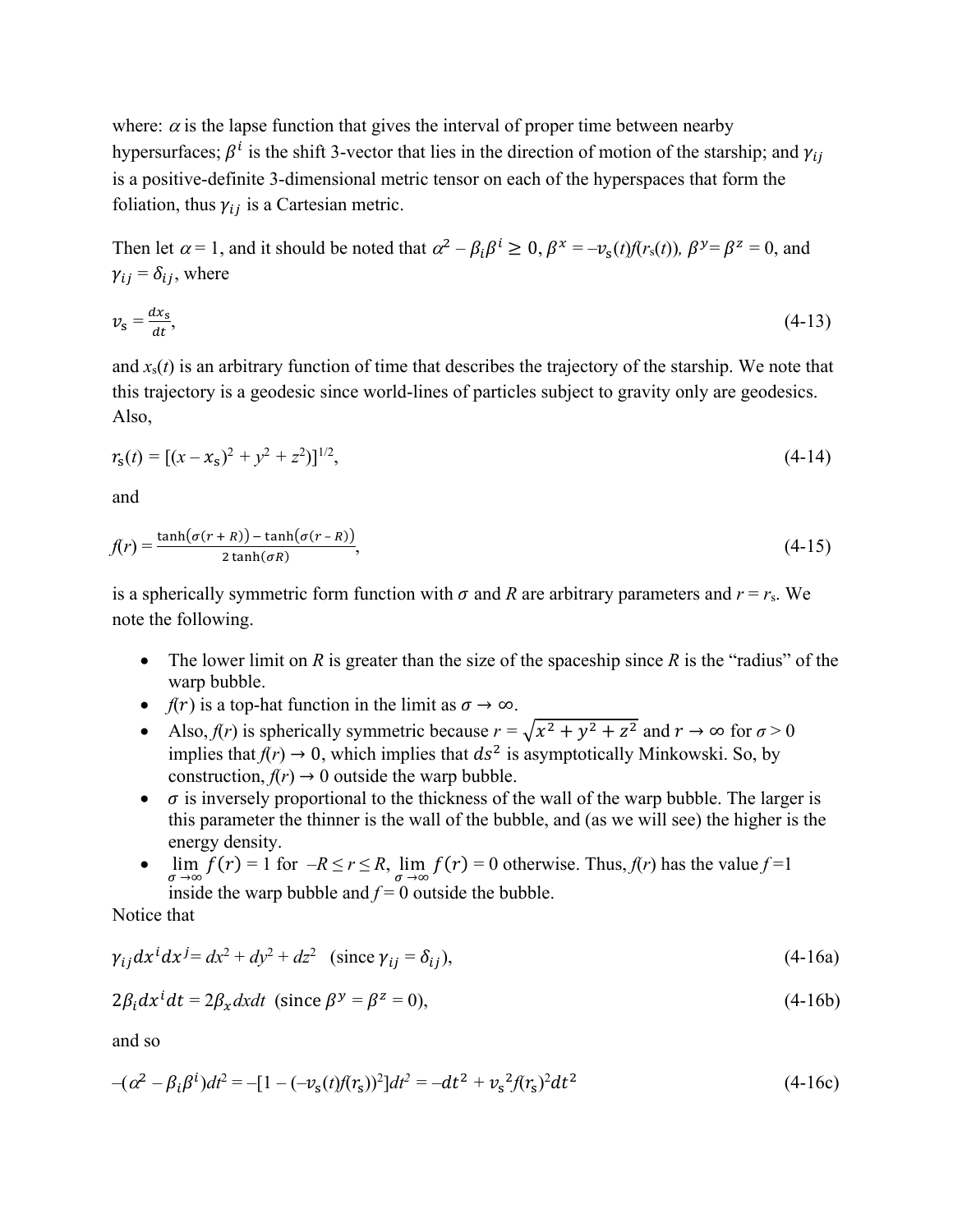and when we substitute (4-16) into (4-12) we get

$$
ds^{2} = -dt^{2} + v_{s}^{2}f(r_{s})^{2}dt^{2} - 2v_{s}f(r_{s})dxdt + dx^{2} + dy^{2} + dz^{2},
$$
\n(4-17)

which is factored into the Alcubierre metric tensor given by

$$
ds^{2} = -dt^{2} + (dx - v_{s}f(r_{s})dt)^{2} + dy^{2} + dz^{2}. \qquad (4-18)
$$

Now, naturally, we should be interested in how much the space-time is being stretched or compressed and, more importantly, what is the value as measured by the Eulerian observers that are in free-fall. That is, observers whose four-velocity is orthogonal to the spatial hypersurfaces and who are following geodesic paths. For this purpose we resort to the extrinsic-curvature tensor as it is well known from differential geometry that the trace of the extrinsic curvature tensor provides a measure of the extent to which the space-time is warped. Alcubierre explains that the 3-geometry of the hypersurfaces is flat and that the information about the curvature of space-time is contained in the extrinsic-curvature tensor which is the rate of change of the unit normal to the hypersurfaces. This tensor is given by

$$
K_{ij} = \frac{1}{2\alpha} \left( D_i \beta_j + D_j \beta_i - \frac{\partial g_{ij}}{\partial t} \right) \tag{4-19a}
$$

which is the extrinsic curvature tensor given in terms of the shift function and the 3-metric Keeping in mind that  $\gamma_{ij} = \delta_{ij} = g_{ij}$  implies  $\frac{\partial g_{ij}}{\partial t} = 0$ , which yields

$$
K_i^i = \partial_i \beta^i,\tag{4-19b}
$$

where the summation is over all spatial coordinates, but since  $\beta^y = \beta^z = 0$  we are left with

$$
\beta^x = -v_s(t)f(r_s(t)),
$$

which implies

$$
\partial_x \beta^x = \partial_x (-v_s(t) f(r_s(t))).
$$

Now we carry out the derivative with respect to *x* and get the following result that is known as the expansion of the volume elements which is the Alcubierre warp bubble:

$$
\theta=-\alpha K_i^i
$$

with  $\alpha = 1$ , and finally we have, with  $v_s = \frac{dx_s(t)}{dt}$  $dt$ 

$$
\theta = -\upsilon_{\rm s} \frac{x - x_{\rm s}}{r_{\rm s}} \frac{df}{dr_{\rm s}}.\tag{4-20a}
$$

And assuming that the starting point  $x = 0$ , then 4-20a becomes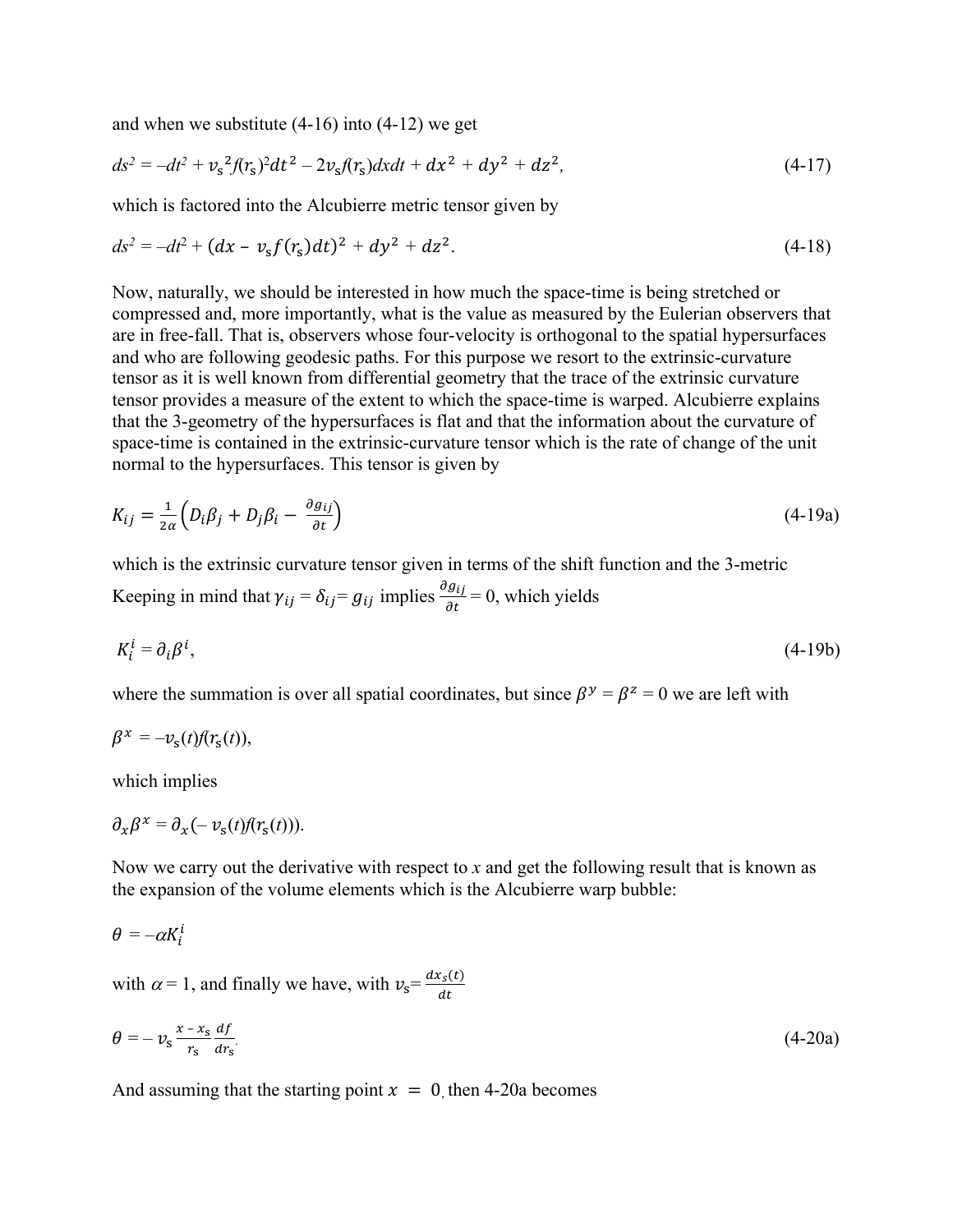$$
\theta = v_s \frac{x_s}{r_s} \frac{df}{dr_s} \tag{4-20b}
$$

In what follows we present a derivation of the extrinsic curvature tensor, also known as the second fundamental form, by Misner, Thorne and Wheeler (MTW) as it is outlined in their book *Gravitation* (1973).

Let  $\bm{n}$  be a normal 4-vector standing at the point  $p$  on the hypersurface  $\Sigma$ , transport it parallel to itself to the point  $p + dp$  where we have another vector that is normal to the surface  $\Sigma$ . We keep in mind that  $d\mathbf{n}$  which is the change in the normal vector  $\mathbf{n}$  is nothing more than a change in the direction of  $\boldsymbol{n}$ ; the magnitude of  $\boldsymbol{n}$  is kept a constant as we are interested only in the manner in which the direction of  $n$  changes as a measure of the curvature of the surface  $\Sigma$  as observed in the higher dimensional ambient space. The limiting concept of the vector-valued displacement *d***n** can be regarded is lying in  $\Sigma$  and is therefore perpendicular to **n**. We also know that *dp* lies in  $\Sigma$ ; thus, depending linearly on  $d\mathbf{p}$ ,  $d\mathbf{n}$  can be represented in the form

$$
d\mathbf{n} = -\mathbf{K}(dp). \tag{eq 21.59 MTW}
$$

Here, the linear operator  $K$  is the extrinsic curvature tensor and is defined to be positive if the tips of the two unit normal vectors located at the points  $p$  and  $p + dp$  are closer together than their tails are; it is reminiscent of a concave surface in 3D. Next, we replace  $dp$  with a special tangent vector, the basis vector  $e_i$ ,  $d\mathbf{p} = e_i dx^i$ , where  $e_i \cdot \mathbf{n} = 0$ , which yields

$$
\nabla_i \mathbf{n} = -\mathbf{K}(\mathbf{e}_i) = -K_i^j \mathbf{e}_j \tag{eq 21.60 MTW}
$$

where  $K_i^j$  are the components of the linear operator **K**. The scalar product of (21.60) with the basis vector  $e_m$  reveals the symmetry of the extrinsic curvature tensor. After we carry out the covariant derivative of  $e_i \cdot n = 0$  that yields

 $\mathbf{n} \cdot \nabla_i \mathbf{e}_m + \mathbf{e}_m \cdot \nabla \mathbf{n} = 0$  or equivalently  $-\mathbf{e}_m \cdot \nabla \mathbf{n} = \mathbf{n} \cdot \nabla_i \mathbf{e}_m$ 

we get from 21.60 MTW

$$
K_{im} = K_i^j g_{jm} = K_i^j(e_j \cdot e_m) = -e_m \cdot \nabla n = n \cdot \nabla_i e_m
$$

which, with the covariant derivative of the basis vector  $e_m$  given by  $\nabla_i e_m = \Gamma^{\mu}_{mi} e_{\mu}$ , becomes

$$
K_{im} = \boldsymbol{n} \cdot \boldsymbol{e}_0 \Gamma_{mi}^0 = \boldsymbol{n} \cdot \boldsymbol{e}_0 \Gamma_{im}^0 = \boldsymbol{n} \cdot \nabla_m \boldsymbol{e}_i = K_{mi}.
$$
 (eq 21.61 MTW)

Thus  $K_{im} = K_{mi}$ . This knowledge of  $K_{ij}$  reveals information regarding the metric that is intrinsic to the embedded space by revealing how the vectors  $n, e_1, e_2, e_3$  change under parallel transport. Thus, one arrives, following Israel (1966) at the equations of Gauss and Weingarten:

$$
\nabla_i e_j = K_{ij} \frac{n}{n \cdot n} + \Gamma_{ji}^h e_h \tag{eq 21.62 MTW}
$$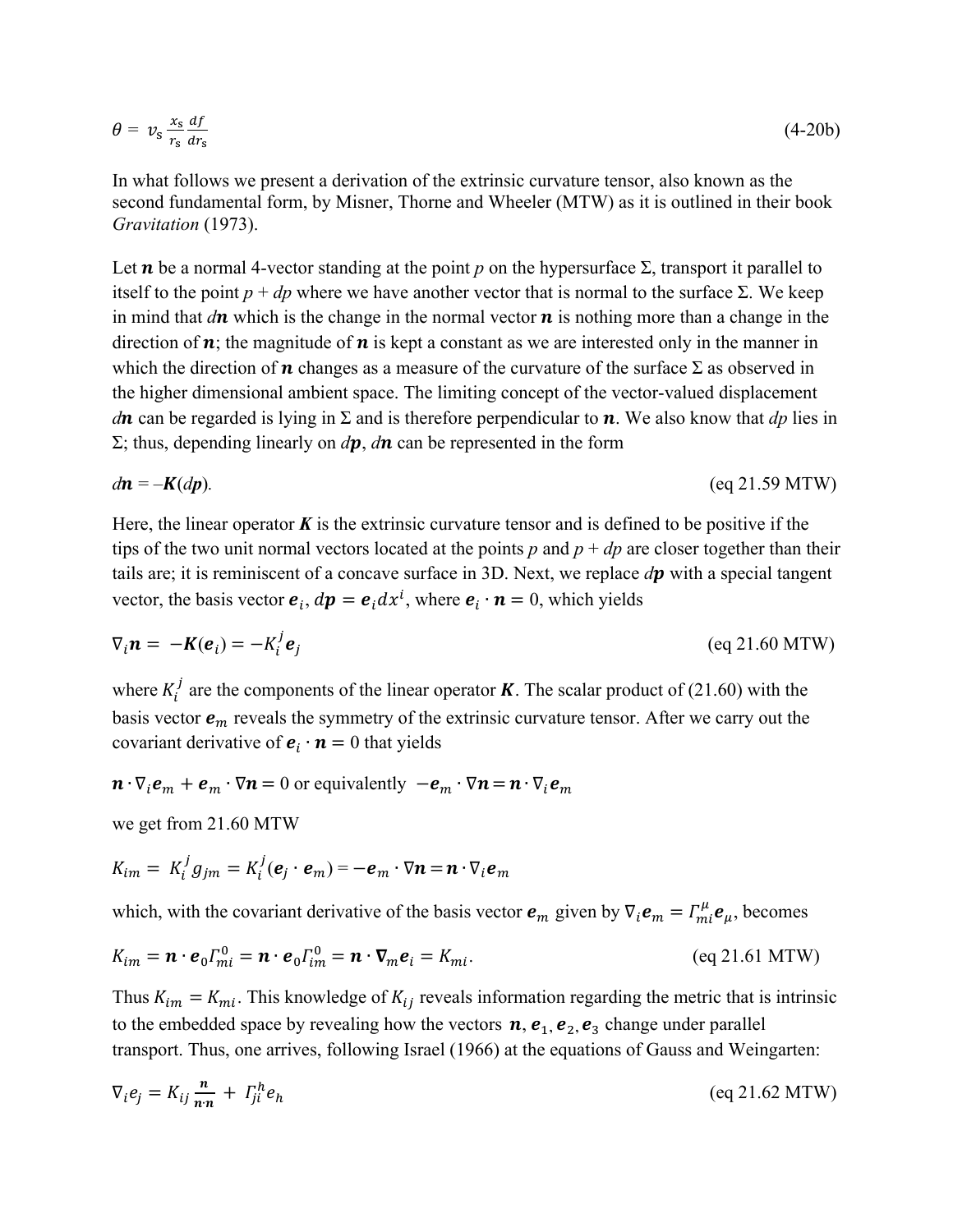$$
\boldsymbol{n} \cdot \boldsymbol{n} = \epsilon(\boldsymbol{n}) = \begin{cases} 1, & \text{if } \text{pacelike} \\ -1, & \text{if } \text{timelike} \end{cases} \text{(Israel, 1966)}
$$

The covariant derivative of a vector **A** in the direction of the i-th coordinate in  $\Sigma$  has for its h-th covariant component

$$
A_{h'i} = e_h \cdot \nabla_i A = \frac{\partial A_h}{\partial x^i} - A^m \Gamma_{mhi}.
$$
 (eq 21.57 MTW)

Here, "the notation of the vertical stroke notation distinguishes this covariant derivative from the 21.62 MTW tells us how each basis vector in  $\Sigma$  changes, and since we also know the covariant derivative of a vector  $\vec{A}$  in  $\Sigma$  as given in 21.54 MTW, we can rewrite 21.54 MTW as 21.63 MTW by carrying out the covariant derivative of  $\boldsymbol{A}$  as follows

$$
\nabla_i \mathbf{A} = \nabla_i (A^j e_i) = e_j \nabla_i A^j + A^j \nabla_i e_j.
$$

From 21.62 MTW we have

$$
\nabla_i \mathbf{A} = e_j \nabla_i A^j + A^j (k_{ij} \frac{\mathbf{n}}{\mathbf{n} \cdot \mathbf{n}} + I_{ji}^h e_h)
$$
 which, after rearranging terms, becomes

 $\nabla_i \mathbf{A} = e_j \nabla_i A^j + A^j \Gamma_{ji}^h e_h + A^j k_{ij} \frac{\mathbf{n}}{\mathbf{n} \cdot \mathbf{n}}$  $\frac{n}{n n}$  in which the first two terms are collectively (as in the context of 21.57 MTW)  $A_{i_l}^j$ . Here  $A_{i_l}^j$  is the covariant derivative in  $\Sigma$  and not in the 4-geometry.

And the last equation becomes the following 21.63 MTW:

$$
\nabla_i \mathbf{A} = \frac{\partial A^j}{\partial x^i} \mathbf{e}_j + K_{ij} A^j \frac{\mathbf{n}}{\mathbf{n} \cdot \mathbf{n}} \tag{eq 21.63 MTW}
$$

Equations 21.62 and 21.63 reveal that the parallel transport we are talking about here is with respect to the ambient or embedding space, the 4-geometry. And when we compare the covariant derivative of  $\boldsymbol{n}$  as an intrinsic operation

$$
(d\boldsymbol{n})_i = \left[\frac{\partial n_i}{\partial x^k} - \Gamma_{ik}^\sigma n_\sigma\right] dx^k = N \Gamma_{ik}^0 dx^k
$$
 (eq 21.65 MTW)

with the change in  $\boldsymbol{n}$  as measured by the extrinsic curvature tensor

$$
(d\mathbf{n})_i = -K_{ik} dx^k
$$
 (eq 21.66 MTW)  

$$
K_{ik} = -N\Gamma_{ik}^0
$$

where  $\mathbf{n} = (n_0, n_1, n_2, n_3) = (-N, 0, 0, 0)$  implying  $\frac{\partial n_i}{\partial x^k} = 0$  and thus we have

 $K_{ik} = -N\Gamma_{ik}^0 = \frac{-N}{2} \left[ g^{00} \Gamma_{0ik} + g^{0p} \Gamma_{pik} \right]$  where we carried out the raising operation  $g^{00} \Gamma_{0ik} = \Gamma_{ik}^0$  and  $g^{0p} \Gamma_{pik} = \Gamma_{ik}^0$  hence the  $\frac{1}{2}$  in front of the previous equation.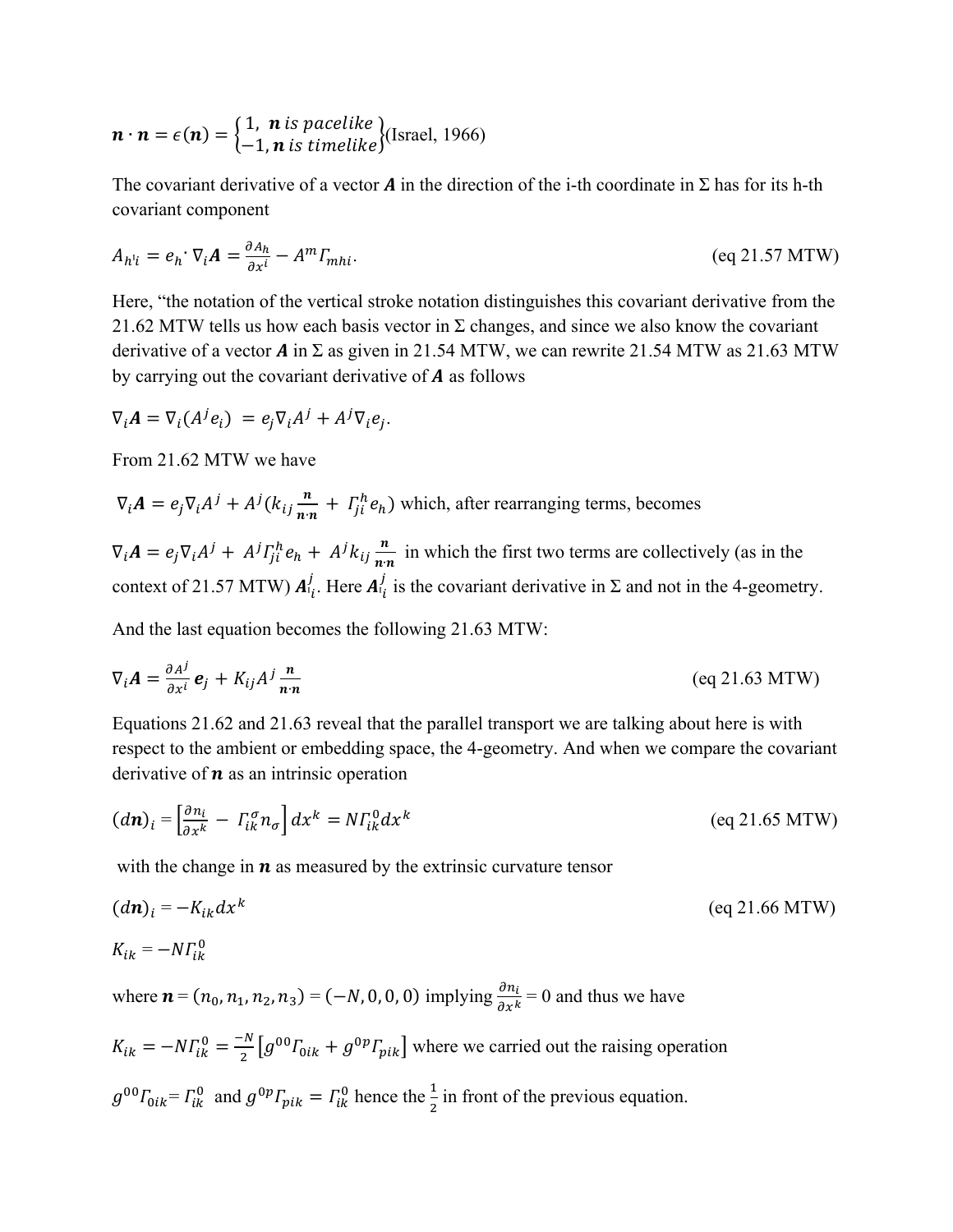With the help of 21.44 MTW below

$$
g^{00} \t g^{0m} = \frac{-1}{N^2} \t M^2
$$
  
\n
$$
g^{k0} \t g^{km} = \frac{1}{N^2} \t M^2
$$
  
\n
$$
K_{ik} = \frac{-N}{2} [g^{00} \Gamma_{0ik} + g^{0p} \Gamma_{pik}] = \frac{1}{2N} [\Gamma_{0ik} + N^p \Gamma_{pik}]
$$
  
\n
$$
\Gamma_{ik}^0 = g^{00} \Gamma_{0ik} + g^{0j} \Gamma_{jik}
$$
  
\n
$$
K_{ij} = \frac{1}{2\alpha} (\partial_i \beta_j + \partial_j \beta_i - 2\Gamma_{ij}^k \beta_k - \frac{\partial \delta_{ij}}{\partial t})
$$
  
\n
$$
K_{ij} = \frac{1}{2\alpha} (\partial_i \beta_j + \partial_j \beta_i - 2\Gamma_{ij}^k \beta_k - \frac{\partial \delta_{ij}}{\partial t})
$$

Then we recognize that  $D_j V_i = \frac{\partial V_i}{\partial x^j} - V^k \Gamma_{kij}$  is the covariant derivative of  $V_i$ , which justifies writing the last expression for  $K_{ik}$  as follows

$$
D_j V_i = \frac{\partial v_i}{\partial x^j} - V^k \Gamma_{kij}
$$
 (Covariant derivative in embedded manifold)  
\n
$$
\gamma_{ij} = \delta_{ij}
$$
  
\n
$$
k_{ij} = \frac{1}{2\alpha} \Big[ D_i \beta_j + D_j \beta_i - \frac{\partial \delta_{ij}}{\partial t} \Big]
$$
  
\nwhich implies  
\n
$$
K_{ik} = \frac{1}{2N} \Big[ \frac{\partial N_i}{\partial x^k} + \frac{\partial N_k}{\partial x^i} - \frac{\partial g_{ik}}{\partial t} \Big]
$$
 (eq 21.67 MTW)

The above was the calculation by *Misner Thorne and Wheeler*.

We note the following revelations from equation  $(4-20)$ :

- $\bullet$   $\theta$  is directly proportional to the speed  $v_s$ , thus the faster the spaceship travels, the greater is the stretching function (something to be expected). Also,  $\theta$  represents the amount of energy embedded in the warp. As an example, if we shrink the mass of the sun down 32km in radius it becomes a black hole and as a result, the space-time around its limb will be warped so much that light traveling near the sun's surface can be deflected 180°. In other words,  $\theta$  measures how much energy is invested by showing us the extent to which space-time is bent.
- Also, as mentioned earlier, the top-hat function  $f(r_s(t))$  is zero outside the warp bubble and is 1 inside it for large  $\sigma$ , which means that  $\frac{df(r)}{dr_s}$  vanishes inside as well as outside the warp bubble and has enormous magnitude near the bubble boundary.
- Also, the absolute increase of  $\sigma$  means a faster approach of the shape function to the tophat condition.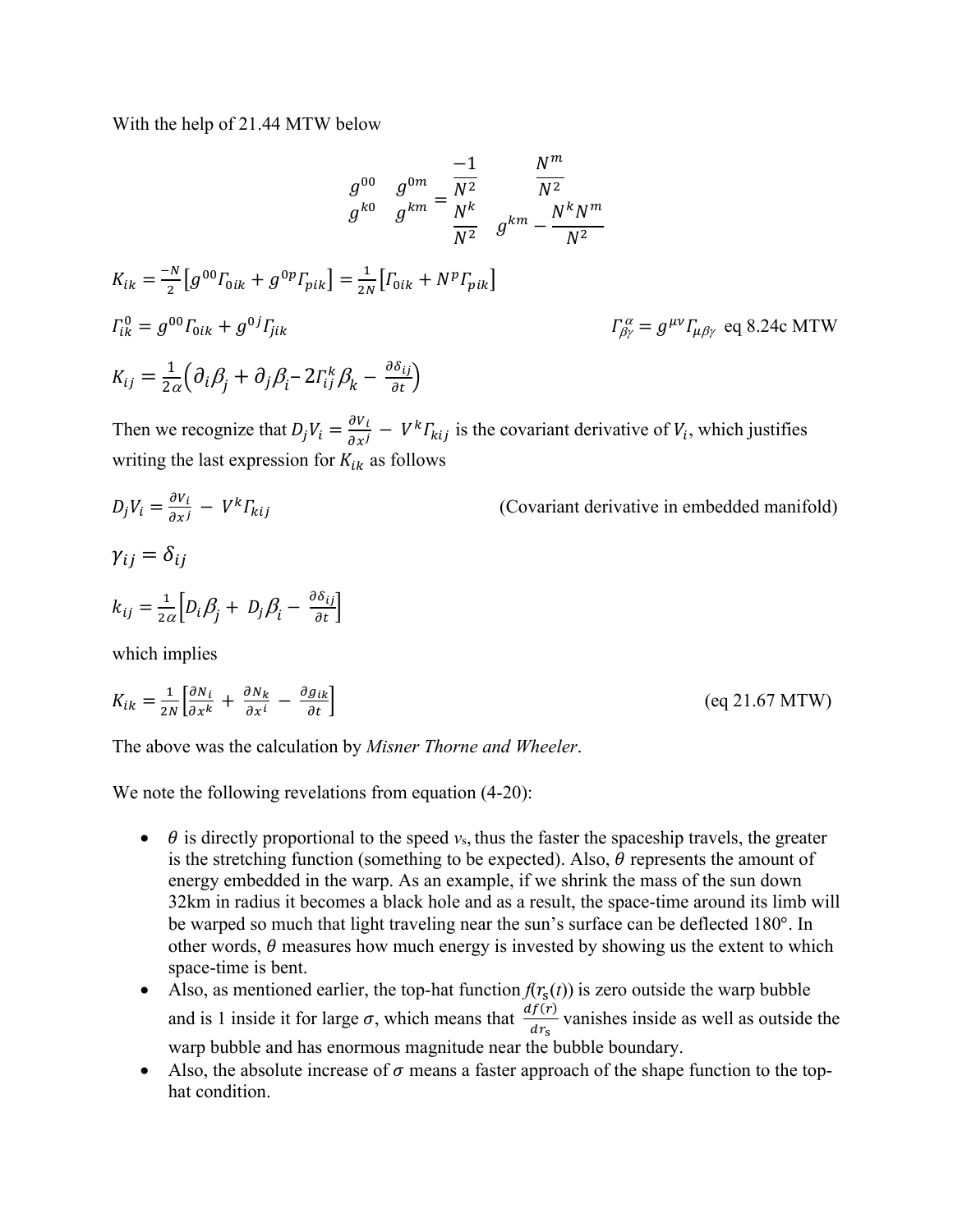Figure depicts  $\theta$  as a function of  $(x - x_s, \sqrt{y^2 + z^2})$  for different  $\sigma$ . Since  $\theta$  is given in terms of the trace of the extrinsic curvature tensor, we recall that the entries of the extrinsic tensor are the projections of the second partial derivatives of the position vector **r** onto the normal line **n** to the hypersurface Σ (Guggenheime*r,* 1977, Chapter 10)*.* The position vector has its origin at the observer's location. The trace of *K* is the mean average curvature as measured in the ambient embedding space The position vector r is referenced to the location of the observer that is in free fall. The trace of K is the mean average curvature as measure in the ambient embedding space. Also,  $\theta$  is a measure of the energy density that constitutes the shell, so to speak, of the warp bubble.



Surface plots of York Time, <v>=10c, 10 meter diameter volume, variable warp "bubble" thickness

## *Figure 2: Warp Field Mechanics 101. Dr. White*

The vanishing of  $\theta$  is good news, since we don't want the crew, the ship nor anyone or anything outside the warp bubble to be warped in any way. And let us see what happens when we substitute the following quantities,  $dy = dz = 0$  and  $x = x_s(t)$  and  $v_s = \frac{dx_s}{dt}$  in (4-12), keeping in mind that inside the warp bubble  $f(r_s) = 1$ .

$$
-d\tau^2 = ds^2 = -dt^2 + (dx_s - \frac{dx_s}{dt})^2 + 0 + 0 = -dt^2,
$$

or simply

$$
d\tau^2 = dt^2. \tag{4-21}
$$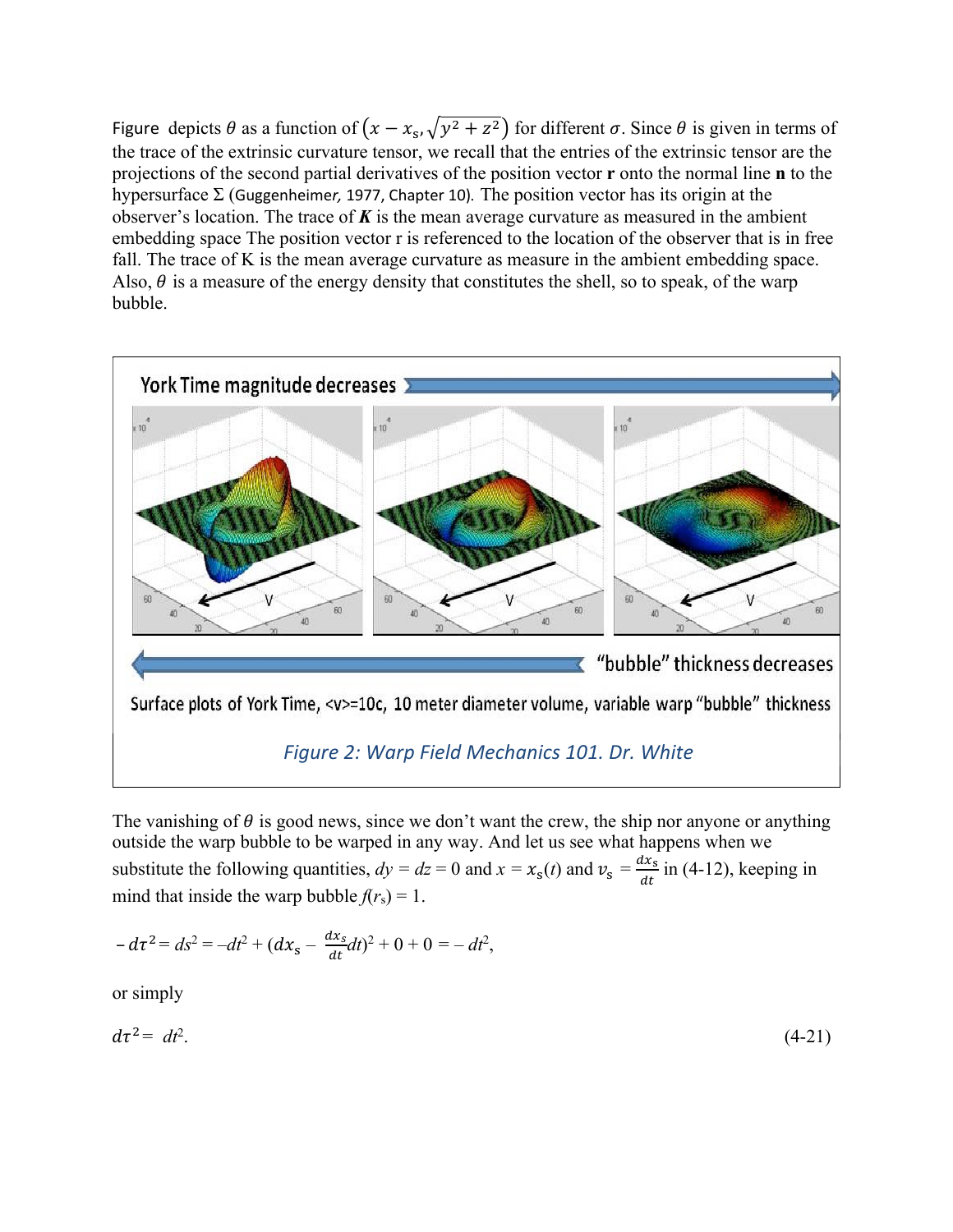Equation (4-21) confirms that, as mentioned earlier, the proper time inside and outside the bubble will be the same. Thus there are no time dilation and no twin-paradox issues to be concerned with (again, neglecting the question of entering and exiting the bubble).

Figure 3 demonstrates the manner in which space-time is expanded behind the spaceship and compressed in front of it. The net effect is similar to surfing a wave because the ship is not travelling in space but rather it is riding a space-time wave and is traveling at the speed of the warp wave.



When Alcubierre's metric is modeled, there are a number of fascinating phenomena that are worth noting. As indicated in Figure 3, the space-time is flat everywhere except within a certain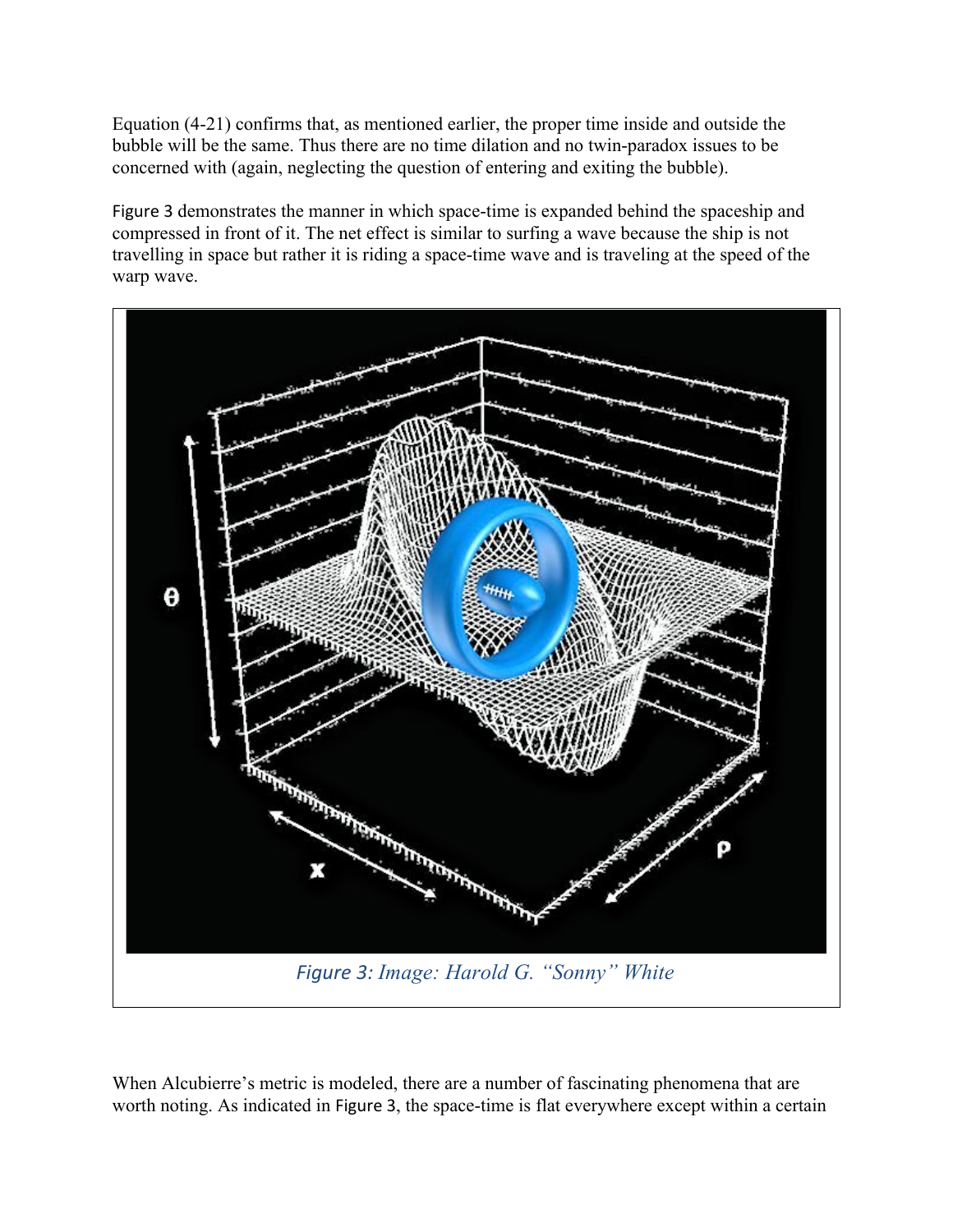region with a defined radius, which renders the distortion highly localized. In addition, the timedilation issue spoken of earlier is not an issue, because the time within the flat region inside the distortion is the same as that of an outside observer. However the region itself moves along a time-like curve, resembling geodesics. Also, the coordinate acceleration is a function of time but the proper acceleration along the path of the center of the distortion is zero.

Now we come to the weak energy conditions that Alcubierre declares are violated by his metric.

The **weak energy condition** (WEC) is stated as follows:  $T_{\mu\nu}V^{\mu}V^{\nu} \ge 0$  (4-22) in which  $V^{\mu}$  is the 4-velocity of the Eulerian observers and  $T_{\mu\nu}$  is the stress–energy tensor. The interpretation of the WEC is that the local energy density should be non-negative (Curiel, 2014)*.* The calculations will be simplified using an orthonormal reference frame. We use the EFE to get the Einstein tensor:

$$
G_{\mu\nu} = R_{\mu\nu} - (1/2)g_{\mu\nu}R = 8\pi T_{\mu\nu},
$$
  
which gives us the following more explicit expression for the WEC, (4-23)

$$
T_{\mu\nu}V^{\mu}\bar{V}^{\nu} = \frac{1}{8\pi}G_{tt},\tag{4-24}
$$

where  $V^{\mu}$  is required to be a timelike 4-vector *(Visser, Matt, Barceló, & Carlos ,2000)* in this case  $G_{tt}$  is given with a generic form function *f* by

$$
G_{tt} = -\frac{v_s^2}{4} \left[ \left( \frac{\partial f}{\partial y} \right)^2 + \left( \frac{\partial f}{\partial z} \right)^2 \right],\tag{4-25a}
$$

and when we insert the form function (4.15) as the argument of (4-25a) we get

$$
G_{tt} = -\frac{v_s^2}{4} \frac{y^2 + z^2}{r_s^2} \left(\frac{df}{dr_s}\right)^2
$$
. (Francisco, Lobo, & Matt, 2004)  
(4-25b)

From  $(4.24)$  and  $(4.25b)$  we have:

$$
T_{\mu\nu}V^{\mu}V^{\nu} = T^{00} = -\frac{v_s^2}{32\pi} \frac{y^2 + z^2}{r_s^2} \left(\frac{df}{dr_s}\right)^2 \le 0,
$$
\n(4-27)

(4-27) suggests that the energy density of the warp field is toroidal and is symmetric about the *x*axis; also, on the *x*-axis where  $y = z = 0$ , the energy density is exactly zero. It is noteworthy that the amount of energy and the kind of energy required for the establishment of a warp bubble does not depend on the mass of the starship. Also, (4-27) states that the energy is negative; the Eulerian observers measure negative energy because the warp bubble is an expansion of spacetime or negative curvature and not the kind of positive curvature that is caused by a planet or star. It is to be noted that, aside from  $x<sub>s</sub>(t)$ , the Alcubierre metric is time-independent because it does not describe the evolution of the warp bubble or the manner in which the exotic matter is deployed around the ship; it actually presents this arrangement of exotic matter as something that has always existed. Alcubierre mentions in a long interview (Event Horizon."Can We Travel Faster Than Light? With Dr. Miguel Alcubierre".*Youtube*.youtube June 6 2019.Web) that there is no known way to assemble or disassemble the warp bubble, which would be required for controlling when the ship travels and when it should stop.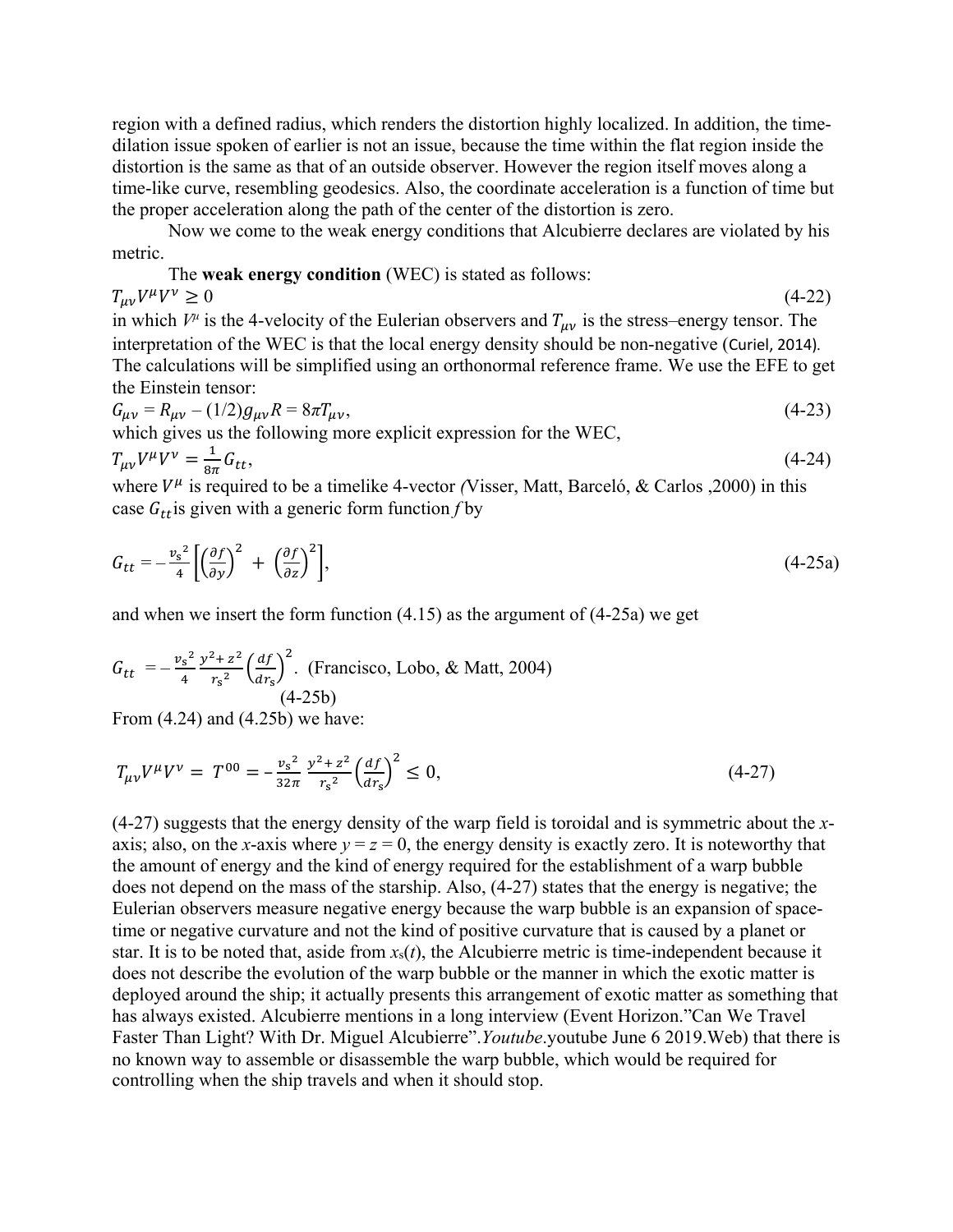Harold White (White, 2011) and his NASA team have proposed (White, 2011, 5) an updated concept of the Alcubbiere drive that is far more energy efficient and requires positive energy . on a far less than an astronomical scale; the amount of energy wend down from being the mass of the universe to the mass of Jupiter. Figure 4 is a plot of the energy density requirements as a function of  $(x - x_s, \sqrt{y^2 + z^2})$  for different values of the thickness  $\sigma$  of the wall of the warp bubble.



*Figure 4: Warp Field Mechanics 101. Dr. White*

Please note also that *G* and *c* in EFE have been suppressed by choosing  $G = c = 1$  as is the convention*.* Also, there is a directional symmetry issue resulting from the symmetry of the energy density about the *x*-axis. That is, the choice of positive *x*-direction would seem arbitrary and the starship would not "know" whether  $-x$  or  $+x$  was the direction of choice, but (4-18) implies the +x direction. To reconcile (4-27) with (4-18) we note that  $v_s = \frac{dx_s(t)}{dt}$  is a change in displacement over time in a specific direction of  $x_s$ . In other words,  $v_s$  has a direction.

Equation (4-27) is an apparent direct "violation" of the WEC. To address this point, let us recall that the left-hand-side of the EFE is a universal law of the space-time geometry while the right-hand-side, the stress-energy tensor, is not universal but depends on the particular local matter and energy distribution and is evaluated for validity upon "the variety of energy conditions in use in the relativity community driven largely by reverse engineering based on the technical requirements of how much you have to assume to easily prove the result you want" (Capozziello, Lobo, & Mimoso, 2018). The point is that the non-negativity condition on the stress-energy tensor as an input hypothesis has precluded the emergence of "weird" physics. Theoretical physics has established that there might be "negative energy" out there in the universe. For example, "on 10 April 2017, physicist Peter Engels and his team created negative effective mass by reducing the temperature of rubidium atoms to near absolute zero" (Cselyuszka, Sečujski, Crnojević-Bengin*,* 2015*)*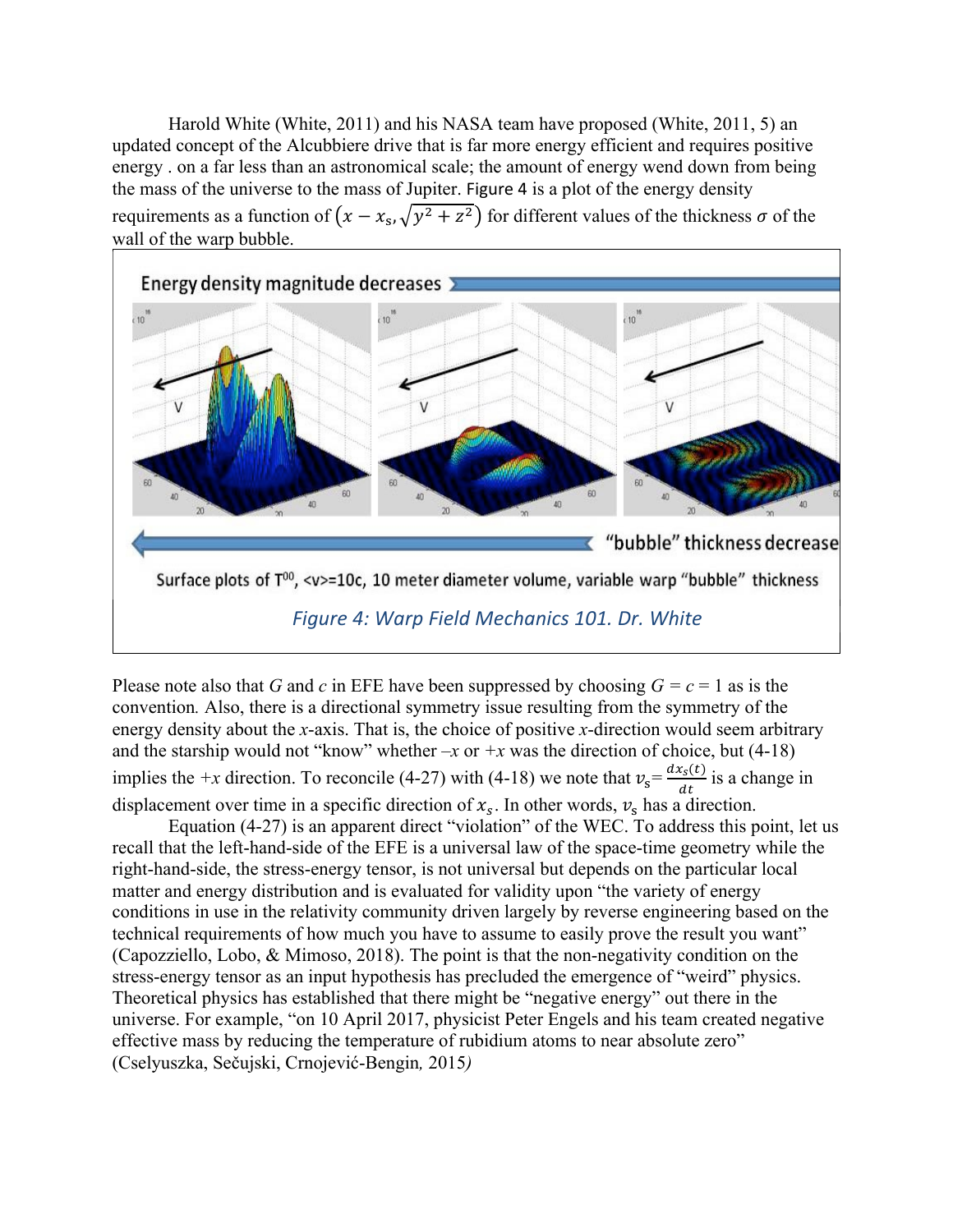We note that the energy conditions represent criteria designed to rule out unphysical or "weird" solutions of the EFE; roughly speaking, "they crudely describe properties common to all (or almost all) states of matter and all non-gravitational fields that are well-established in physics while being sufficiently strong to rule out many unphysical "solutions" of the Einstein field equation" *(*Curiel, 2014).

#### **CONCLUSION**

Now that we have outlined the above energy condition let us remind ourselves that those conditions have not been shown to be universally true (Farnes, 2018, Visser, Barceló, 2000)*,* which brings me to the question: If the Alcubierre metric were not a violation of any energy conditions, what would we conclude about its implementation and what would be the implications regarding the status of negative energy? The Casimir effect is supposed to be a demonstration that negative energy does exist. It can be argued that there is not really a chunk of negative energy residing between two conductive plates when they are brought very close to each other; the proximity of the plates eliminates certain harmonics or particles whose wavelengths are not compatible with the harmonics of the plate separation. Therefore I do not believe that the Casimir effect proves the existence of negative energy.

Also, the positive energy theorem asserts in its "standard form, broadly speaking, that the gravitational energy of an isolated system is nonnegative, and can be zero only when the system has no gravitating objects" *(*Schoen, Yau, 1981)*.*

The point is, the manner in which we talk about energy should not be left at the mercy of rhetoric. The mathematics does not deny that space-time could be warped and manipulated to produce superluminal speeds. The mathematics simply says that in order to achieve superluminal speeds using the Alcubierre metric, we would need negative energy. Cosmology tells us that the universe is expanding at an accelerating rate, which (Wiltshire*,* David, 2007) seems to be an observational fact, and that dark energy is what seems to be responsible (Ishak, Richardson, Garred, Whittington, Nwankwo; Sussman, 2008*)*for the expansion of the universe. Then, based on the positive energy theorem we may conclude that the negative energy requirement is not a physical possibility for closed systems and that whatever is causing the universe to expand is still a mystery.